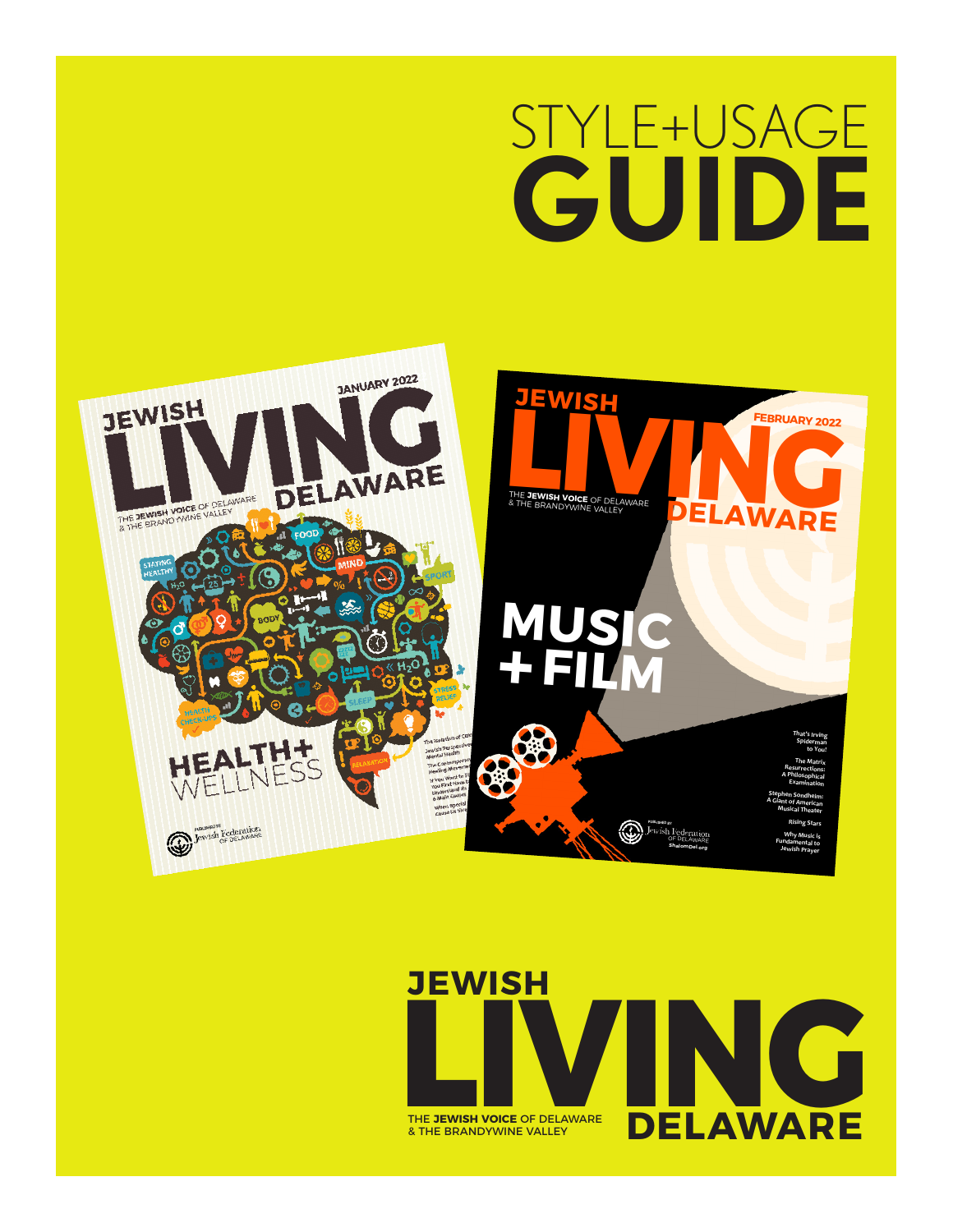# STYLE+USAGE **GUIDE**

UPDATED FEBRUARY 2022

This guide is designed to serve as a supplement to the Associated Press (AP) Stylebook. Since its inception in 1953, the AP Stylebook has remained dedicated to its fundamental journalistic principles and original concept: to provide a uniform presentation of the printed word, to make a story written anywhere understandable everywhere.

This guide covers both words or topics not covered by the AP Stylebook and delineates where the Jewish LIVING Delaware style is not in agreement with that of the Associated Press. It is not meant to cover every word or situation, and sometimes it will make sense to depart from the style guide in order to be more appropriate in a given context.

However, the guide should serve you well to answer questions about style and usage. In addition, adhering to these guides will provide the Jewish LIVING Delaware with a consistent and more professional look.

Additional consulted references:

- JFNA Style and Usage Guide, New York
- Elements of Style, Fourth Edition, Longman Publishers, Needham Heights, MA
- The New York Times Manual of Style and Usage, Three Rivers Press, New York

For additional spelling, capitalization, and/or specific stylization inquiries, please refer to the online dictionary by Merriam-Webster, found at https://www.merriamwebster.com/.

**PLEASE NOTE** that while this guide attempts to be as exhaustive as possible, there are inevitably items that have been overlooked or skimmed over. For further questions, refer to the AP Stylebook or direct your question to the current editor of Jewish LIVING Delaware (Emma Driban / emma@shalomdel.org).



#### **EDITORIAL:**

**EMMA DRIBAN** Emma@ShalomDel.org

#### **CREATIVE:**

**CAROLYN KATWAN** JewishVoiceDelaware@gmail.com

#### **ADVERTISING:**

**SETH KATZEN** Editor@ShalomDel.org

#### **CONTACT US:**

MAIN 302-427-2100 FAX 302-427-2438 ShalomDelaware.org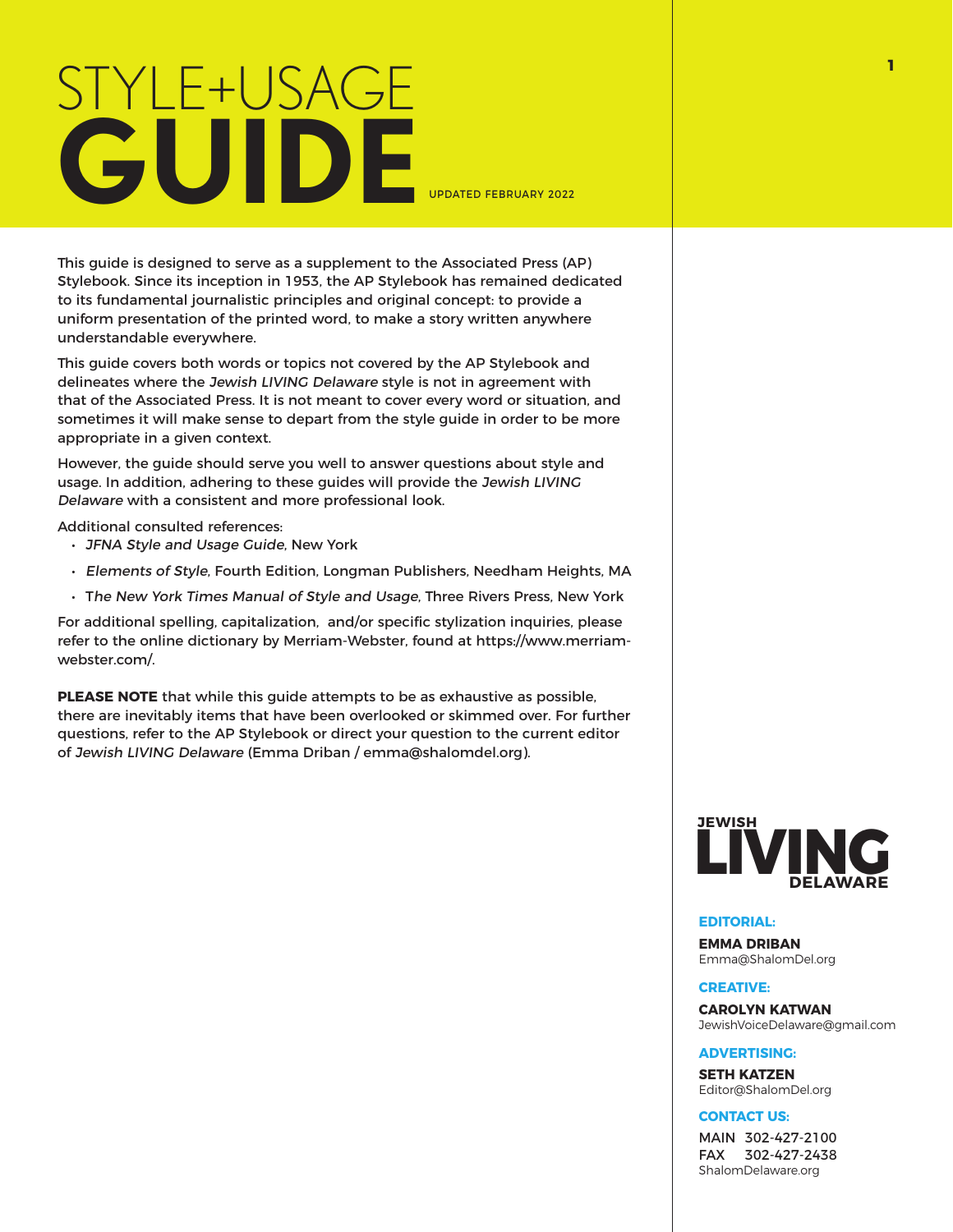

# TABLE OF **CONTENTS**

| <b>Formatting and Style</b>                                              |    |
|--------------------------------------------------------------------------|----|
| <b>Organizations</b>                                                     |    |
| <b>Times and Dates</b>                                                   | q  |
| <b>Holidays and Associated Terms</b>                                     | 10 |
| <b>Glossary of Terms, Phrases, and</b><br><b>Commonly Confused Words</b> | 12 |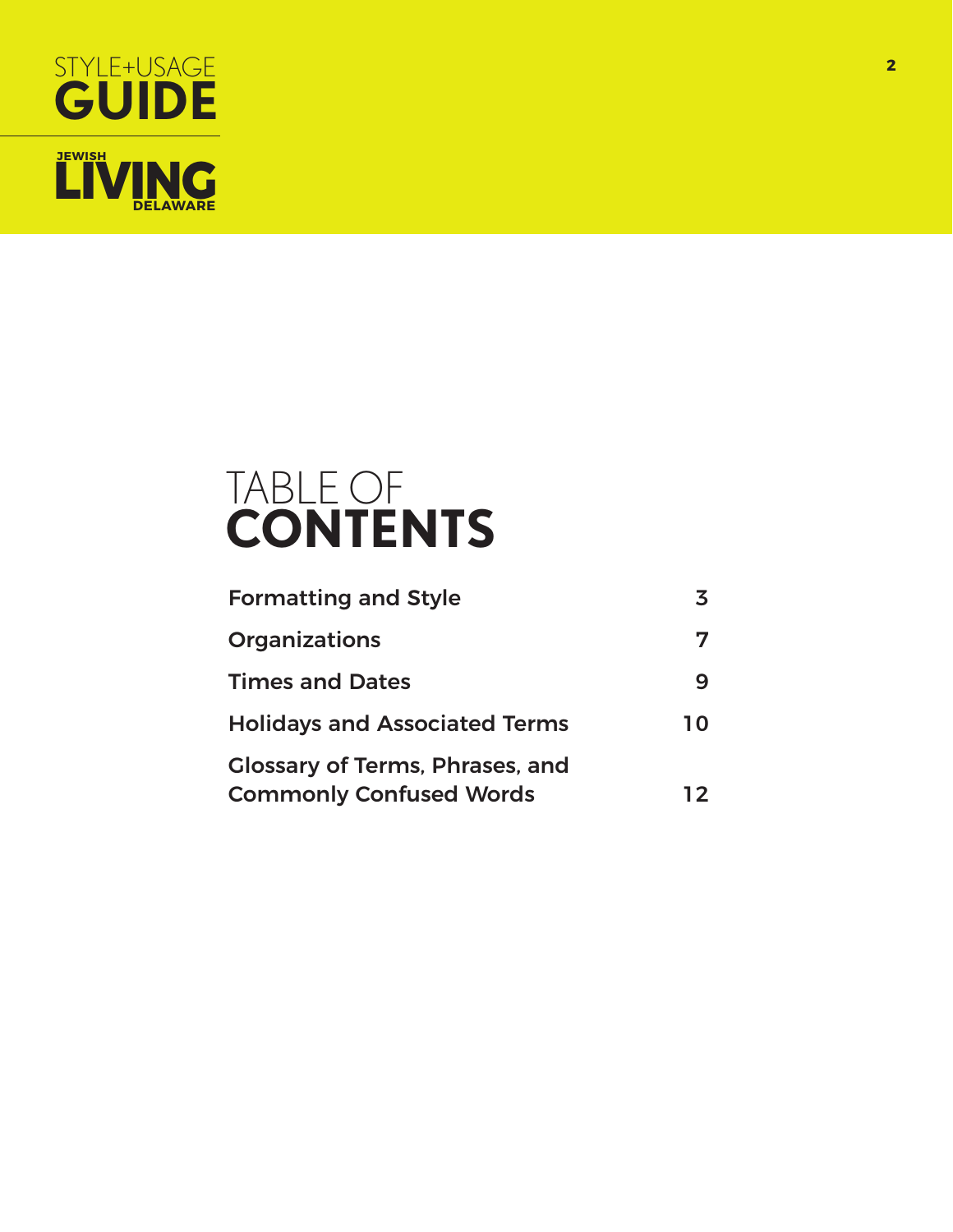## **Formatting and Style**

**abbreviations.** When writing the name of an agency, fully spell out the name and follow it with the abbreviation in parentheses for the first use. All subsequent mentions of the agency should use the abbreviation. Jewish Federation of Delaware (JFD).

See **Organizations** section for a list of relevant organizations and their abbreviations.

STYLE+USAGE

**GUIDE**

**addresses.** Use the abbreviations Ave., Blvd. and St. only with a numbered address: 1600 Worth Ave. Spell them out and capitalize when part of a formal street name without a number: Worth Avenue. Lowercase and spell out when used alone or with more than one street name: South Ocean and Worth avenues.

All similar words (alley, drive, road, terrace, etc.) always are spelled out. Capitalize them when part of a formal name without a number; lowercase when used alone or with two or more names.

Always use figures for an address number: 9 Mirasol Way.

Spell out and capitalize First through Ninth when used as street names; use figures with two letters for  $10<sup>th</sup>$  and above: 7 Fifth Ave., 100 21st St.

Abbreviate compass points used to indicate directional ends of a street or quadrants of a city in a numbered address: 222 E. 42nd St., 562 W. 43rd St., 600 K St. N.W. Do not abbreviate if the number is omitted: East 42nd Street, K Street Northwest.

Use periods in the abbreviation P.O. for P.O. Box numbers.

**beneficiary agencies**. Any agency that receives financial support from the Federation is a beneficiary agency. Spell out the names of beneficiary agencies on first reference. Use the suggestions in parentheses on second reference:

**Albert Einstein Academy** (Einstein). The Albert Einstein Academy serves students from kindergarten through fifth grade.

**The Kutz Senior Living Campus** (KSLC). The Kutz Senior Living Campus includes the Kutz Home, which is available for short-term rehabilitation, as well as long-term nursing care. It also includes Lodge Lane, an assisted living facility.

**The Kristol Center for Jewish Life at the University of Delaware Hillel** (UD Hillel).

**Bernard & Ruth Siegel Jewish Community Center**  (Siegel J or JCC).

**Jewish Family Services of Delaware** (JFS).

**capitalization.** In general, avoid unnecessary capitals. When not indicated in a separate entry in this style guide, use an initial capital letter for a word that is a proper name or noun, such as the name of a person, company, organization, or place: James Schwartz, Schwartz & Co., Jewish Federation of Delaware, Wilmington, Delaware.

Lowercase the common noun elements of names in all plural uses: He lived between First and Second avenues, not far from where the East and Harlem rivers join. (Note the use of lowercase in avenues and rivers.)

Capitalize words that are derived from a proper noun and still depend on it for their meaning. American, Jewish, Marxist.

Lowercase words that are derived from a proper noun but no longer depend on it for their meaning: french fries, pasteurize, quixotic.

For graphical purposes, it's okay to use all capital letters for headlines or sub-heads. However, refrain from using all caps for long pieces of text, including speeches, since it's very difficult to read and denies the reader an important visual clue for determining new sentences. If you need to make text bigger, change the point size of the font instead.

For specific cases, please refer to Merriam-Webster's online dictionary.

See also titles entry.

**comma.** Use the Oxford comma, this means including a comma before the word and or the word or when listing a series of three items or more. The mission will travel to Prague, Kiev, and Budapest.

The comma section (6.16-.55) of the Chicago Manual of Style, 17th edition, is particularly useful for more in-depth questions about comma usage.

**currency.** Express cents with a numeral followed by the word cents, except at the beginning of a sentence: It cost 5 cents. Spell out entirely at the beginning of a sentence: Five cents was all she needed.

Dollars are usually expressed with a numeral preceded by a dollar sign: It cost \$30, \$1.5 million, etc. When no cents are involved with a dollar figure, do not include the zeros: It cost \$30. Not: \$30.00.

**distances.** Use figures for 10 and above, spell out one through nine: He walked four miles.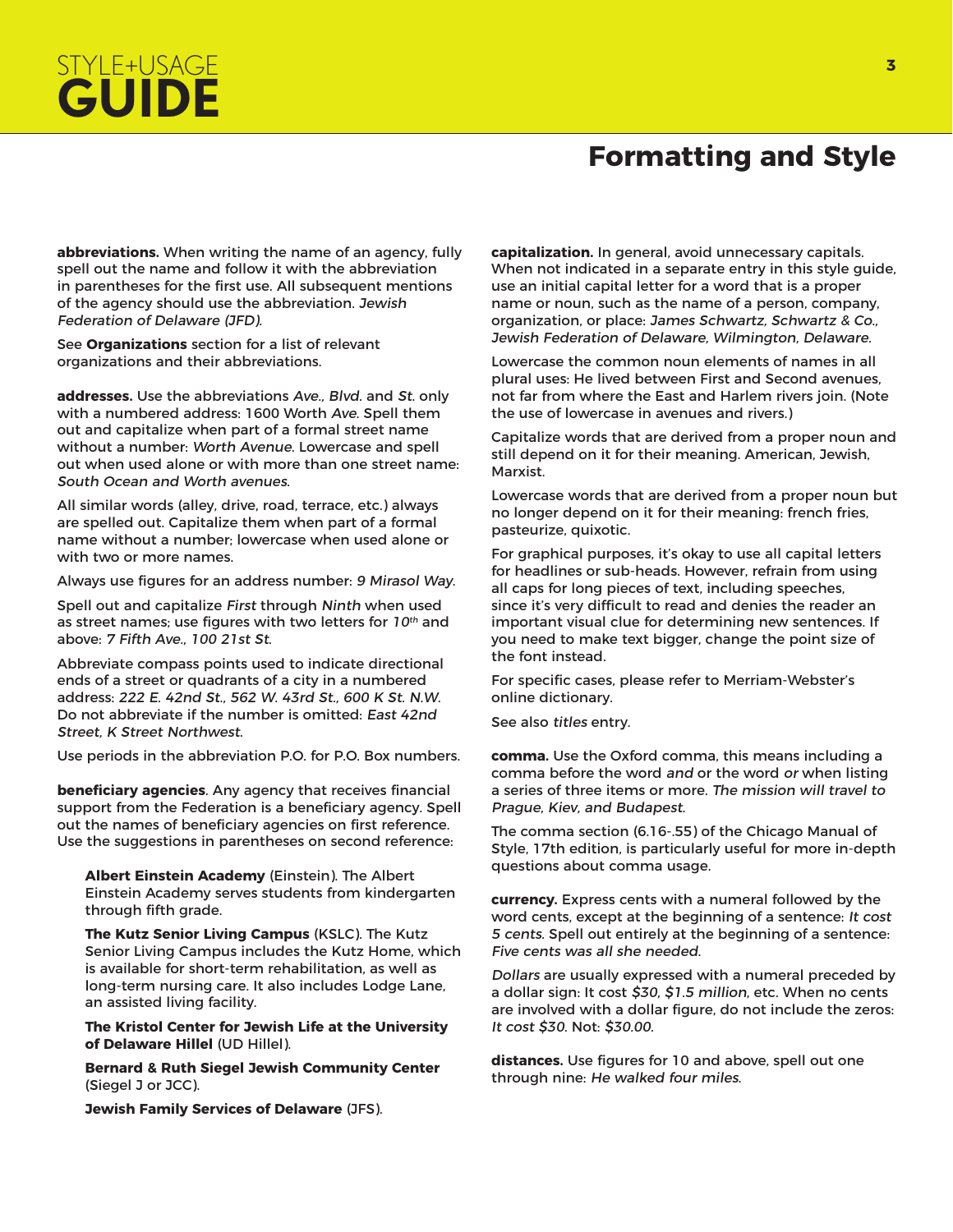# STYLE+USAGE **GUIDE**

#### **Formatting and Style**

**ellipsis.** An ellipsis is a punctuation mark consisting of three dots with spaces before, after, and between each ( . . . ). It is to be used when omitting a word, phrase, line, paragraph, or more from a quoted passage. Ellipses save space or remove material that is less relevant. Ellipses are not to be used to add drama or in place of commas.

**foreign or non-English words and terms.** For all non-English words, including Hebrew and Yiddish, italicize the word unless the word has become a de facto English word as well, as in the case of bar mitzvah, nosh, megillah, menorah, or Shabbat. If a word can be found in a standard English dictionary or the AP Stylebook, you may consider it an English word.

Do not italicize a foreign word if it is part of a proper noun, such as the name of an agency or social-service program.

If the sentence in which a foreign word is appearing is already italicized, take the foreign word out of italics to differentiate it: He believed in the importance of giving tzedakah.

**hyphens and dashes.** Hyphens are joiners that have several purposes. They help avoid ambiguity by clarifying what an adjective is modifying: The president spoke to a group of small-business owners. If you said, The president spoke to a group of small business owners without the hyphen, it might be unclear whether the president spoke to owners of small businesses or business owners who are short.

Hyphens are also used to join compound modifiers: He scored a first-quarter touchdown. He became a full-time employee. However, in most cases, if the compound modifier is placed after the noun, you don't need the hyphen: He scored during the first quarter. He works full time. The exception to this rule occurs when the modifier directly follows forms of the verb to be. In these cases, you'll want to retain the hyphen to avoid confusion: He is well-known. Her work is first-rate.

Do not use a hyphen in compound modifiers in which one of the words is an adverb ending in 'ly.' She had to respond to rapidly changing situations.

When the sentence structure dictates, use a suspensive hyphen: He was given a 10- to 20-year sentence for embezzlement.

Dashes (also called em dashes, because they are as long as the lowercase m is wide) are used to separate subordinate clauses in sentences in which commas are also used or in which there is an abrupt change in continuity. As a general rule, they should not be used when commas will suffice: The effect on the poor, the elderly, and people with AIDS—both here and in the

former Soviet Union—will be devastating. In general, em dashes should have no space before or after them.

Em dashes can be created in Microsoft Word by clicking on the Insert command, clicking on Symbol, and then clicking on Special Characters. Also with Ctrl+Alt+minus on the numeric keypad or Alt 0151.

En dashes are used to connect two things that are related to each other by distance, often to indicate a range: May–September or 123–456. The en dash is also used to connect a prefix to a proper open compound: pre–World War II.

En Dashes can be created in Microsoft Word by clicking on the Insert command, clicking on Symbol, and then clicking on Special Characters. Also with Ctrl+minus on the numeric keypad or Alt 0150.

**i.e., e.g., etc.** All of these are Latin abbreviations, but have different meanings and uses. i.e. stands for id est, which means "in other words." e.g. stands for exempli gratia, which means "for example." etc is the abbreviated version of et cetera, which means "and so forth."

**numbers.** Generally write out numbers up to nine and use numerals for 10 and above: There were nine people who were helped with that donation. A minyan requires 10 people. There are exceptions, however.

Ages should always be written as numerals except when used at the beginning of a sentence: She was 4 years old.

Percentages should also be written as numerals except when used at the beginning of a sentence. When the numeral is used, indicate the percent with % (e.x., 10%). When the number is written out, so is the word "percent" (e.x., Ten percent).: Donations were up 1 percent.

Numbers above 10 should be spelled out if they're used at the beginning of a sentence: Fifteen years ago, she lived in poverty.

Numerals of more than three digits require commas: 3,500, 15,567, etc.

Numbers in the millions or billions should be expressed as a combination of numerals with the word million (or billion) written out: There are 1.5 million Jews living in poverty there. More than 3 billion people reside on earth. But write out completely when in the beginning of a sentence: Six million Jews perished during the Holocaust.

When expressing a range of values, repeat the word million or billion to avoid confusion: The program will cost between \$15 million and \$30 million.

When expressing fractions, generally spell them out in prose: One-third of all Jews perished during the Holocaust.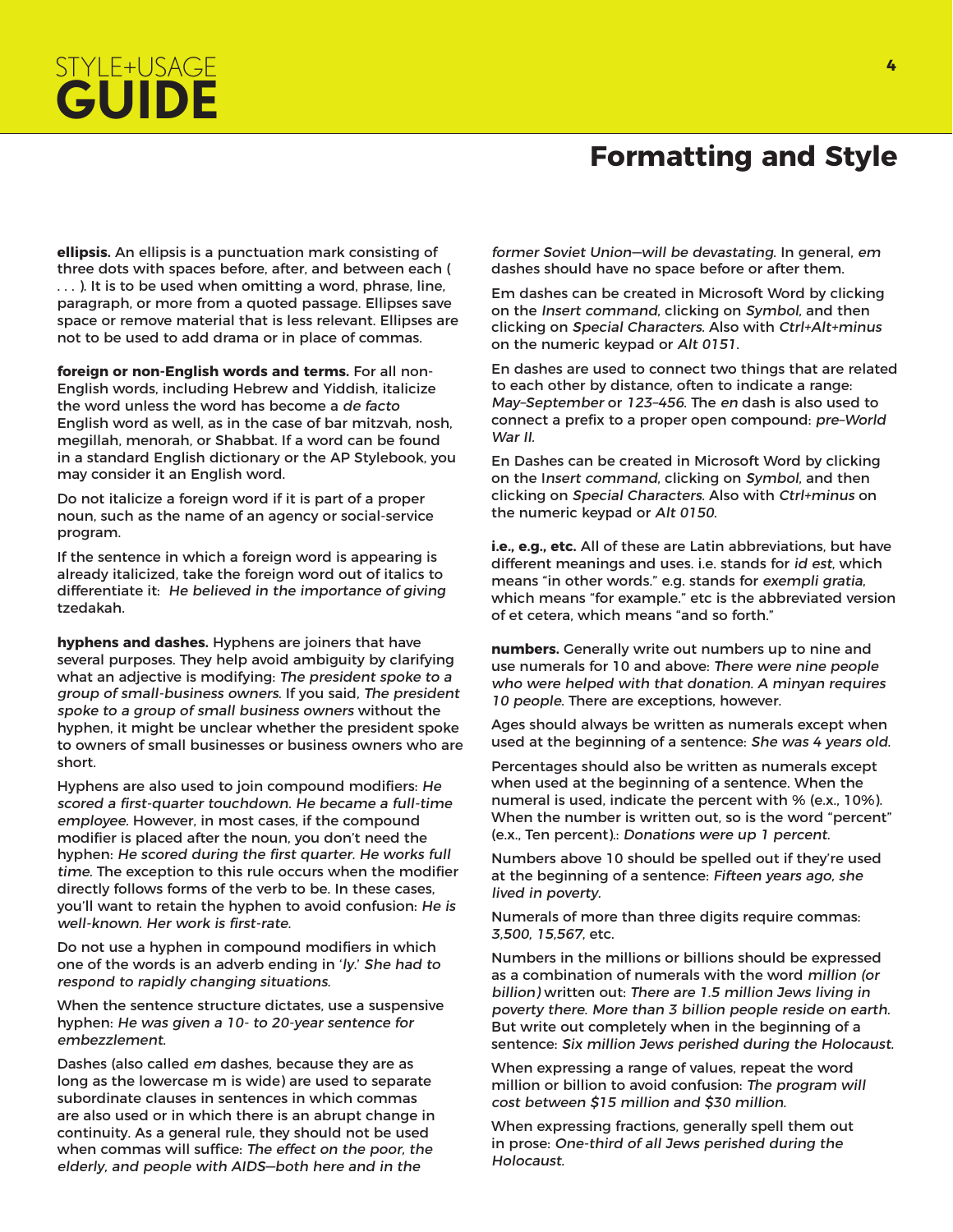# STYLE+USAGE **<sup>5</sup> GUIDE**

#### **Formatting and Style**

**photo captions.** Identify all relevant people in a photo caption, beginning with the description from left. (Don't write from left to right.) Make certain you include significant titles, whether that title reflects a person's position here at Federation or in another capacity. Since titles will need to be offset by commas, you may want to place titles before the person's name and capitalize the first letter of the title.

**place names.** On first reference, always use the name of the state or country, unless you're referring to a major city, such as New York City or Moscow. During the summer months the donor lives in Larchmont. New York.

If the name of the state or country isn't followed by a period, it must be followed by a comma. He had homes in Palm Beach, Florida, and New York City.

In text, always spell out state names, don't abbreviate.

Spellings of selected places include:

**Akko**. Not Acre.

**Ashkelon**. Not Ashqelon.

**Azerbaijan**. A person from Azerbaijan is Azeri.

**Belarus**. Not Belorussia, although a person from Belarus is Belorussian.

**Bukhara**. City and surrounding region historically controlled by numerous dynasties and which is now part of Uzbekistan. A person from Bukhara is Bukharan.

**Beersheba**. Not Be'er Sheva.

**Carmel**. Not Karmel.

**Chechnya**. A person from Chechnya is Chechen.

**Dagestan**. A person from Dagestan is Dagestani.

**former Soviet Union**. Note the lowercase f. Avoid the term FSU or use it only on second reference when its meaning has been clearly established by putting it in parentheses after the full name was used: Your donation to the Jewish Federation of Delaware Annual Campaign is helping thousands of people in the former Soviet Union (FSU). In fact, it has helped establish social-service centers in cities throughout the FSU. The term former Soviet Union is not synonymous with the former Soviet bloc. Many former Soviet bloc countries, such as Poland, Hungary, the Czech Republic, and Romania, are not part of the FSU. Only the following countries should be considered part of the FSU: Russia, Belarus, Ukraine, Armenia, Azerbaijan, Estonia, the Georgian Republic, Kazakhstan, Kyrgyzstan, Latvia, Lithuania,

Moldova, Tajikistan, Turkmenistan, and Uzbekistan. Also part of the FSU are the semi-autonomous republic of Dagestan, which is part of the Russian Federation, and Chechnya, which is technically part of the Russian Federation but has aspirations for independence.

**former Yugoslavia**. See Yugoslavia, former Yugoslavia entry.

**Jaffa**. Not Yafo.

**Kazakhstan**. A person from Kazakhstan is Kazakh.

**Kosovo**. Formerly semi-autonomous province of Yugoslavia, but not technically part of Serbia. Prior to expulsions by Serbian troops in 1999, the population of Kosovo was 90 percent Albanian in ethnic origin. A person from Kosovo is Kosovar.

**Krakow**. Not Cracow.

**Kyrgyzstan**. A person from Kyrgyzstan is Kyrgyz.

**Lake Kinneret**. This is the preferred term for what most Americans refer to as the Sea of Galilee, although, on first reference, Sea of Galilee should be put in parentheses for clarification. The mission will visit Lake Kinneret (The Sea of Galilee).

**Lod**. Don't use the alternate name Lydda.

**Masada**. Not Massada.

**Moldova**. A person from Moldova is Moldovan.

**Ramla**. Not to be confused with the West Bank town of Ramallah.

**Romania**. Not Rumania.

**Tajikistan**. A person from Tajikistan is Tajik.

**Turkmenistan**. A person from Turkmenistan is Turkmen.

**Ukraine**. Do not use the article the before the name. He lived in Ukraine. Not the Ukraine.

**Uzbekistan**. A person from Uzbekistan is Uzbek.

**Yugoslavia, former Yugoslavia**. Yugoslavia currently consists of the republics of Serbia and Montenegro in what is often called the Yugoslav Federation. A person from Yugoslavia is Yugoslav, not Yugoslavian. The term the former Yugoslavia refers to the country of Yugoslavia prior to its breakup in 1991- 92 and consists of Serbia, Montenegro, and the now independent republics of Bosnia and Herzegovina, Croatia, Slovenia, and Macedonia.

**Zhitomir**. Not Zhytomyr.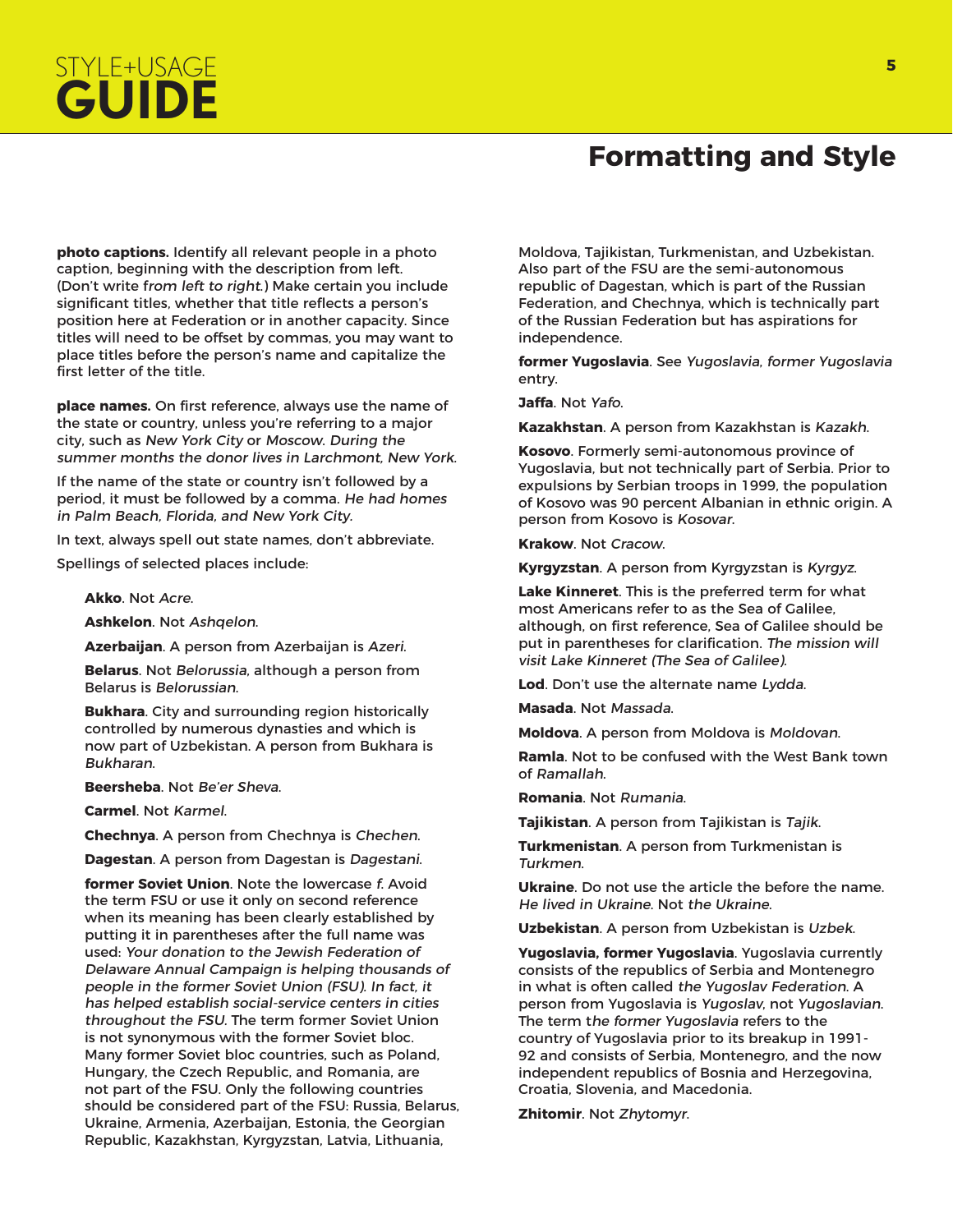# STYLE+USAGE **<sup>6</sup> GUIDE**

### **Formatting and Style**

**spaces after period.** Use one space after a period, not two. The use of two spaces is a holdover from the days of typewriters. The extra space, however, has little value today with the use of laser printers and proportionally spaced typefaces.

**titles.** In letters, news releases, and almost all other written materials do not capitalize a person's title, unless (and this is tricky) it immediately precedes the name and is not separated by commas. Example: John Schwartz, chairman of the board of the Federation, stated . . . or the chairman of the board of the Federation, John Schwartz … but Federation Chairman of the Board John Schwartz. (Note capitalization of the title in this last example, but not the previous two.)

The only exceptions to this rule are when the design dictates the use of initial caps for all words, as sometimes happens on invitations or in some headlines.

Italicize all titles of movies, songs, books, works of art, etc. No quotation marks or underlining.

Capitalize the in a newspaper's name if that is the way the publication prefers to be known. Do not place name in quotes. Lowercase the before newspaper names if a story mentions several papers, some of which use the as part of the name and some of which do not. Where location is needed but is not part of the official name, use parentheses: The Huntsville (Ala.) Times.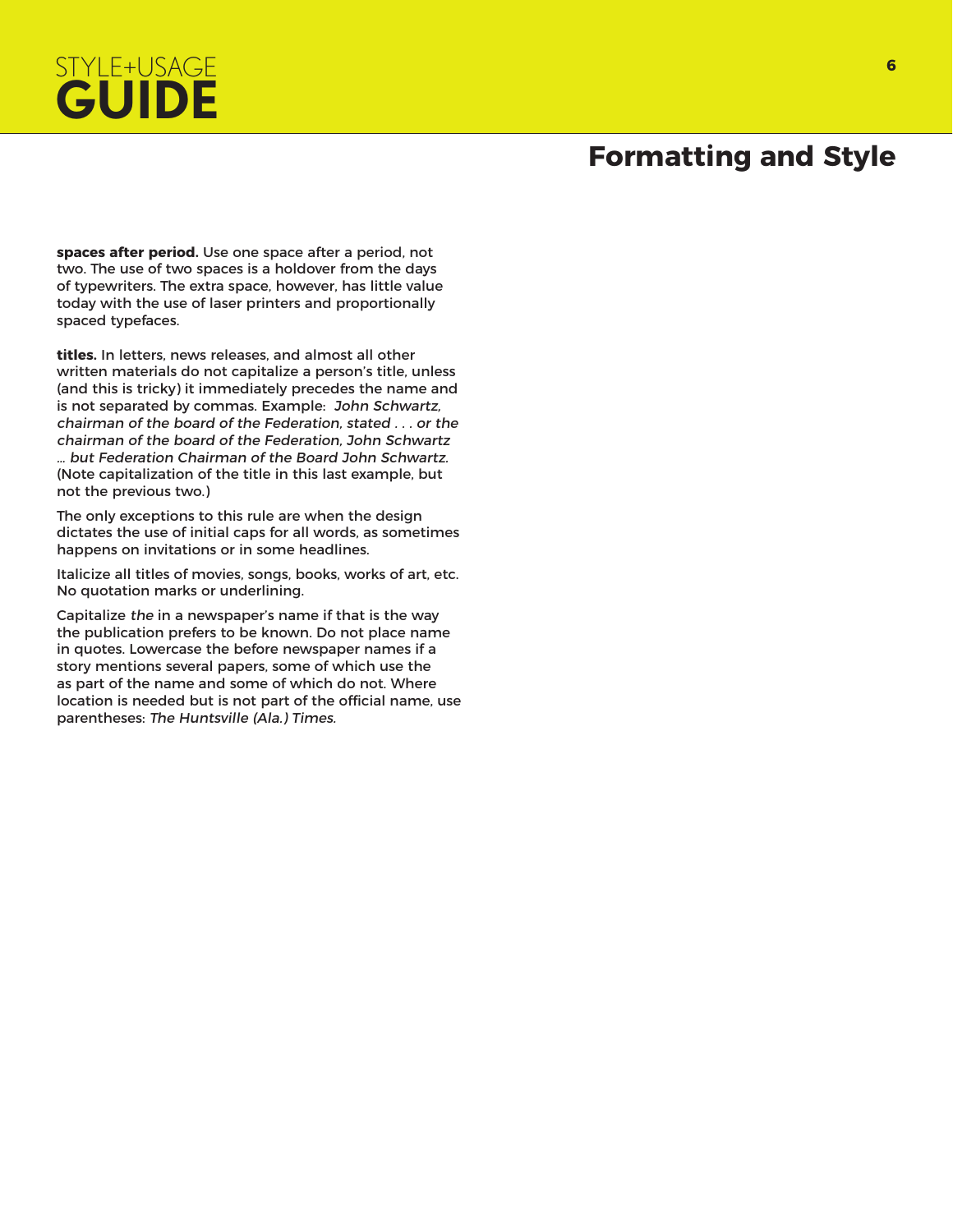

**American Jewish Committee (AJC).** AJC ensures the security of Jews in the US, Israel, and around the world by combating anti-Semitism, building support for Israel's right to exist, and advocating for human rights and safeguards pluralism by strengthening the cooperation among diverse groups, and developing policy in areas such as the separation of church and state, civil rights, and immigration. The agency's budget and program are evaluated periodically by the NFC but receives an annual allocation from local Federations.

For additional information, go to www.ajc.org.

**American Jewish Congress (AJCongress).** AJCongress is the "Attorney General" of the Jewish community. It drafts and promotes legislation to preserve religious freedom and fights discrimination; litigates cases in the state, federal, and supreme courts on First Amendment and civil rights; and provides counsel to individuals and communities to protect pluralism, church-state separation, and religious freedom. The agency's budget and program are evaluated periodically by the NFC but receives an annual allocation from local Federations.

For additional information, go to www.ajcongress.org.

**The American Jewish Joint Distribution Committee (JDC).** This affiliated agency is based in New York and assists Jewish communities overseas. Its mission is to rescue Jews in distress, provide relief for Jews in need, assist in the reconstruction of Jewish communal life, and help the state of Israel to care for its most vulnerable citizens. Its target populations in Israel are the elderly, youth at risk, and hard-to-absorb new immigrants. JDC is one of the two primary beneficiary agencies (the other is the Jewish Agency for Israel) through which the Federation system delivers funding for services overseas.

Avoid the use of the agency's nickname—the Joint—except in quoted material. If it's pertinent, make sure it's clear to readers that the JDC is Federation's international partner.

For additional information, go to www.jdc.org.

**Anti-Defamation League (ADL).** ADL, through research, counteraction, law, education, and public relations, works to combat anti-Semitism and religious bigotry; to develop informed attitudes on Israel and the Middle East; to promote discussion about Jews, Judaism, and the Holocaust; to protect Jewish victims of bias; and to improve interfaith and interracial relations. The agency's budget and program are evaluated periodically by the NFC but receives an annual allocation from local federations.

For additional information, go to www.adl.org.

**Association of Jewish Family & Children's Agencies (AJFCA).** The national membership organization for 145 local agencies that provide Jewish family and children's

# **Organizations**

services, resettlement services, and services for the elderly.

For additional information, go to www.ajfca.org.

**B'nai B'rith Youth Organization (BBYO).** BBYO is the leading pluralistic teen movement aspiring to involve more Jewish teens in more meaningful Jewish experiences. For 90 years, BBYO has provided exceptional identity enrichment and leadership development experiences for hundreds of thousands of Jewish teens.

For additional information, go to www.bbyo.org.

**CONNECT (Previously, Young Leadership Division - YLD).**  An arm of the Annual Campaign that reaches out to the growing number of young adults and professionals in our community between the ages of 20 to early 40s. YLD builds our Jewish identity among singles, couples, and young families by providing a variety of leadership development, fundraising, social, educational, and cultural programs.

**General Assembly (GA).** Annual meeting sponsored by Jewish Federations of North America, which draws lay and professional representatives from most Jewish Federations and organizations in North America.

**HIAS, Inc. (Hebrew Immigrant Aid Society).** The worldwide arm of the American Jewish community for the rescue, relocation, family reunification, and resettlement of refugees and other migrants. HIAS is acceptable on all references, but the full name, Hebrew Immigrant Aid Society, should be set off in parentheses on first reference.

For additional information, go to www.hias.org.

**HMO, HMOs.** Abbreviation for health maintenance organization. HMO is acceptable on all references. Note lack of periods and lowercase s without an apostrophe when it's plural.

**The Jewish Agency for Israel.** Supported by the Jewish Federation system, the Jewish Agency is firmly grounded in its dedication to programs that support the rescue of Jews in distress, immigration to Israel, and initial absorption; Jewish Zionist education and identity; and the global Jewish community. It is one of two primary agencies—the other is the American Jewish Joint Distribution Committee (JDC)—through which the Federation system delivers funding for services overseas. Use the full name, the Jewish Agency for Israel, on first reference. The Jewish Agency, rather than JAFI, is preferred on subsequent references. If it's pertinent, make sure it's clear to readers that the Jewish Agency is Federation's international partner.

For additional information, go to www.jewishagency.org.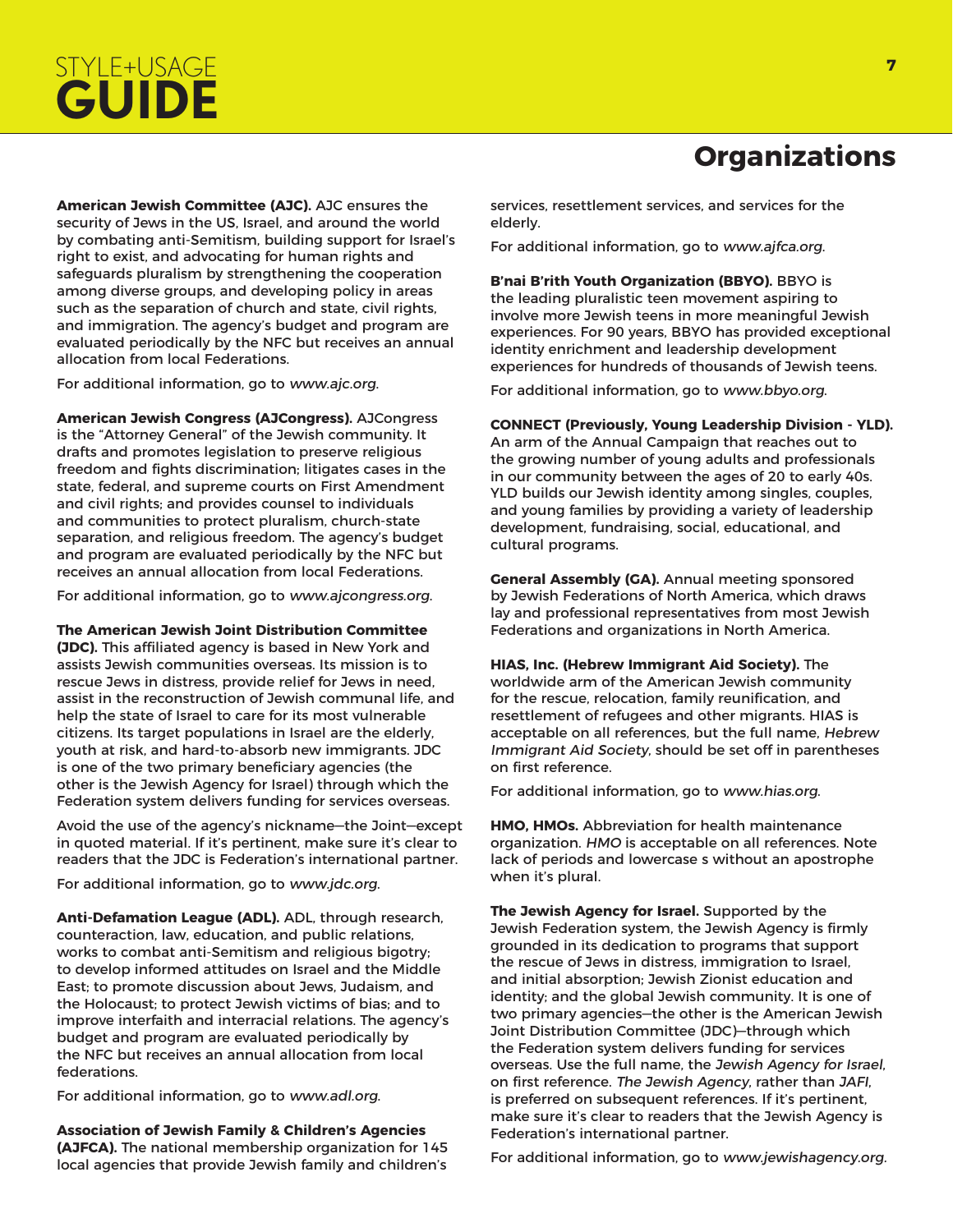# STYLE+USAGE **<sup>8</sup> GUIDE**

## **Organizations**

**Jewish Community Centers Association (JCC Association or JCCA).** Funded in part by the JFNA National Funding Councils, this is a leadership network of,

and central agency for, 281 Jewish Community Centers and camps in the United States and Canada, that serves more than one million members each year.

For additional information, go to www.jcca.org.

**Jewish Community Relations Committee (JCRC)**. The Jewish Community Relations Committee (JCRC) promotes Federation's political agenda, educates our greater community on Jewish experiences, and participates in social justice activities. The JCRC monitors state and federal legislation and its effect on the Jewish community, advocates for Israel and its concerns, promotes separation of religion from government and public schools, promotes religious freedom, and provides

**Jewish Council for Public Affairs (JCPA).** Funded in part by the JFNA National Funding Councils and formerly known as National Jewish Community Relations Advisory Council or NJCRAC, JCPA is the common table around which member agencies—117 local community relations councils and 13 national agencies—sit to develop policies, programs, and approaches to public affairs issues that impact on the total community.

For additional information, go to www.jcpa.org.

programs on the Holocaust and anti-Semitism.

**Jewish Labor Committee (JLC).** JLC acts as the liaison between the organized Jewish community and the American labor movement, more than 15 million people including working class minorities, teachers, and other important sectors of society that influence public opinion and legislation.

For additional information, go to www.jewishlabor.org.

**Jewish War Veterans of the United States of** 

**America (JWV).** JWV works with the broader veteran community—including the armed services, the Veterans Administration, and legislative bodies—to respond to the civil rights concerns of the Jewish community.

**Lion of Judah Endowment (LOJE).** Refers to an endowment of a minimum \$100,000 created by a woman to perpetuate her \$5,000 annual Lion of Judah gift to the Jewish Federation of Delaware. **Lion of Judah** is also used to refer to a woman who has made an ongoing annual gift of \$5,000 or more to the Jewish Federation of Delaware Annual Campaign.

**NCSJ.** Advocates on behalf of the Jews in Russia, Ukraine, the Baltic States and Eurasia. A coordinating agency in the United States for monitoring and advocacy on behalf of the Jewish communities of the 15 republics that make up the former Soviet Union. This organization, which receives funding from the UJC National Funding Councils, was formerly known as the National Conference on Soviet Jewry.

For additional information, go to www.ncsj.org.

**Partnership2Gether.** An innovative program that reinforces the bond between Israeli and American Jews by sharing human and financial resources to enhance and improve Israel, its people and our Jewish community. For the past 20 years, Delaware has partnered in this effort with the city of Arad, to intensify our relationship with Israel.

#### **Jewish Federations of North America (JFNA).**

Represents 151 Jewish Federations and 400 independent communities across North America. Through the Annual Campaign, JFNA and the Federation system provide life-saving and life-enhancing humanitarian assistance to those in need and translates Jewish values into social action on behalf of millions of Jews in hundreds of communities in North America, in towns and villages throughout Israel, in the former Soviet Union, and 70 countries around the world.

The Jewish Federations of North America, in cooperation with their overseas partners—The Jewish Agency for Israel and the American Jewish Joint Distribution Committee are providing human welfare, social and economic assistance, and other types of support to Israelis, many of them victims of terror, as they endure a period of extreme challenge.

**Women's Philanthropy**. Women's Philanthropy is an arm of the Annual Campaign that enables women to participate in strengthening our Jewish community by raising funds to support social services, geriatric care, and educational and cultural programs and to connect with Jews worldwide. Women's Philanthropy also provides an opportunity to develop leadership and fundraising skills and offers seminars, lectures, and other educational opportunities for enhancing Jewish identity and continuity.

**Young Leadership Division - YLD.** See new listing under CONNECT.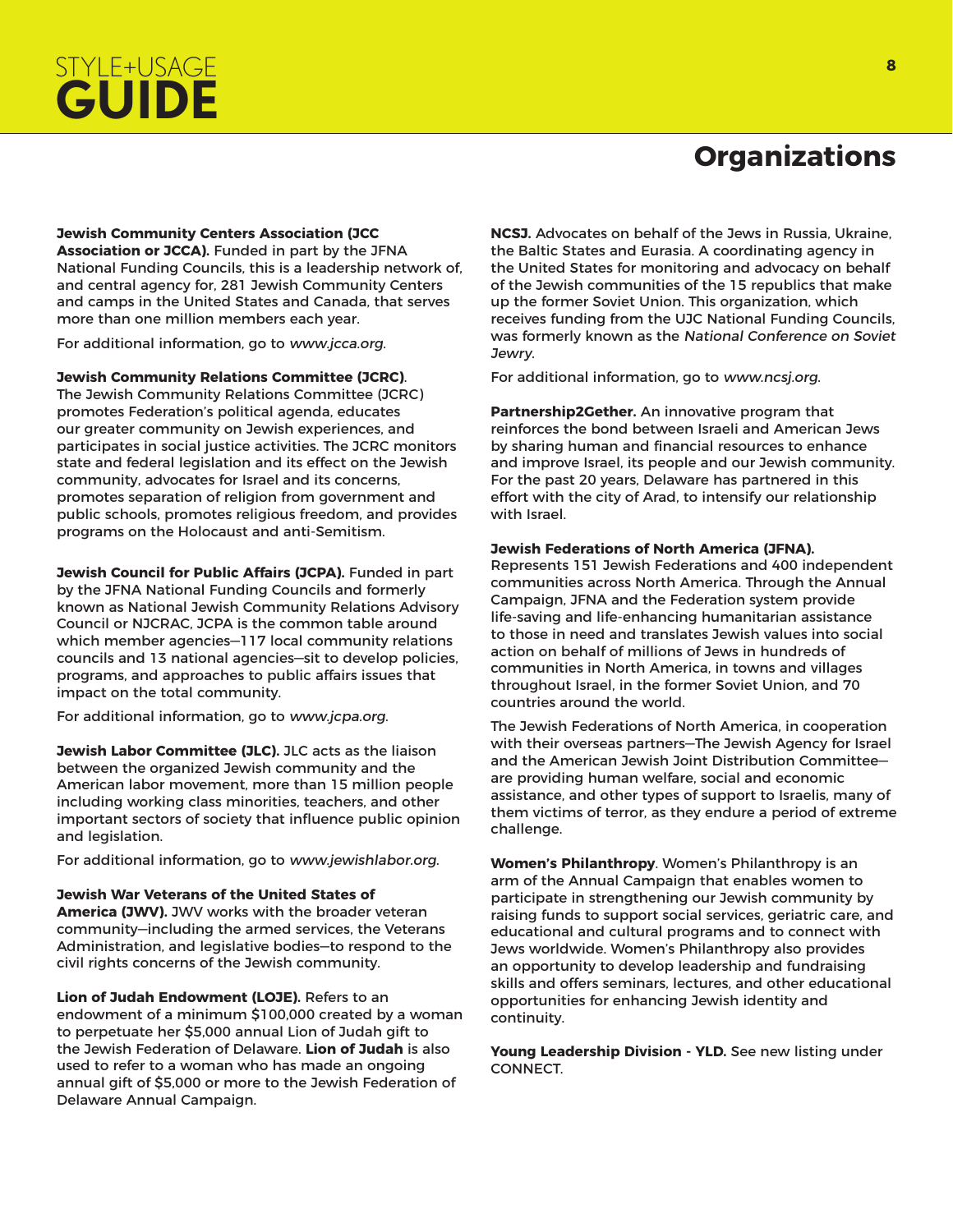# STYLE+USAGE **<sup>9</sup> GUIDE**

#### **Times and Dates**

**A.D., B.C., B.C.E., C.E.** Because the terms B.C. and A.D. are inherently non-Jewish terms, loosely meaning before and after Christ, the preferred terms are B.C.E. and C.E., meaning before the common era and during the common era. The term C.E. should be used only when there might be some confusion about whether an event took place before or during the common era. For most dates in the common era, simply giving the year will suffice—it will be assumed it didn't happen before the common era. Solomon's temple was destroyed in 586 B.C.E. The Romans occupied Jerusalem from 63 B.C.E. to 614 C.E. But, The modern State of Israel was established in 1948. In this last example, the fact that it happened during the common era is implied and doesn't need to be spelled out.

**autumn, fall.** Lowercase, except when at the beginning of a sentence or in the context of the name of an event or another proper noun.

**biannually, biennially, bimonthly, biweekly, fortnightly, semiannually, semimonthly, semiweekly**. Biannually means twice a year, which is also the meaning of semiannually. Biennially means once every two years. Bimonthly means once every two months.

Semimonthly means twice a month. Biweekly means once every two weeks, which is also the meaning of fortnightly. Semiweekly means twice a week. To avoid confusion, you may want to avoid these terms altogether and use twice a year, twice a month, etc.

**century, centuries.** Lowercase except when part of a title. The organization anticipates it will have to make many changes in the 21st century. 21st Century Fox.

**decades and eras.** When writing the full name of decades, write the decade without the use of an apostrophe. He began working in the 1960s. When using the contraction for decades, put the apostrophe before the last two digits to signify that the first two digits are missing. Israel was established in the late '40s.

**Jewish calendar.** The Jewish calendar is lunar and generally lasts 354 days. However, to keep it in sync with the 365-day solar calendar, the Jewish calendar employs a 19-year cycle during which seven years gain an additional month. When this occurs, an additional month of Adar is added to the calendar as a sort of "leap month" called Adar I (which is followed by Adar II). This ensures that holidays occur during the appropriate season (so Sukkot, a harvest festival, doesn't fall in winter, while Tu B'Shevat, a festival that celebrates the coming of spring, never occurs in autumn, etc.).

| Hebrew month | Equivalent on Gregorian calendar |
|--------------|----------------------------------|
| Tishrei      | September-October                |
| Cheshvan     | October-November                 |
| Kislev       | November-December                |
| Tevet        | December-January                 |
| Shevat       | January-February                 |
| Adar*        | February-March                   |
| Nisan        | March-April                      |
| Iyar         | April-May                        |
| Sivan        | May-June                         |
| Tamuz        | June-July                        |
| Av           | July-August                      |
| Elul         | August-September                 |
|              |                                  |

\*In leap years (the 3rd, 6th, 8th, 11th, 14th, 17th, and 19th year of a 19-year cycle) an additional month of Adar occurs, commonly called Adar II.

**spring.** Lowercase, except at the beginning of a sentence or in the context of the name of an event or another proper noun.

**summer.** Lowercase, except at the beginning of a sentence or in the context of the name of an event or another proper noun.

**time.** Times should be expressed as hours and minutes, separated by a colon, and followed by am or pm. Times that are on the hour should be expressed without the zeros. The terms am and pm should be lowercase when used in the body of the text. 6 pm; 10:30 am. Avoid redundancies, such as 10 am this morning. Please note that noon and midnight will suffice without reference to 12.

When in a title, the terms AM and PM should be capitalized and without periods.

**winter.** Lowercase, except when at the beginning of a sentence or in the context of the name of an event or another proper noun.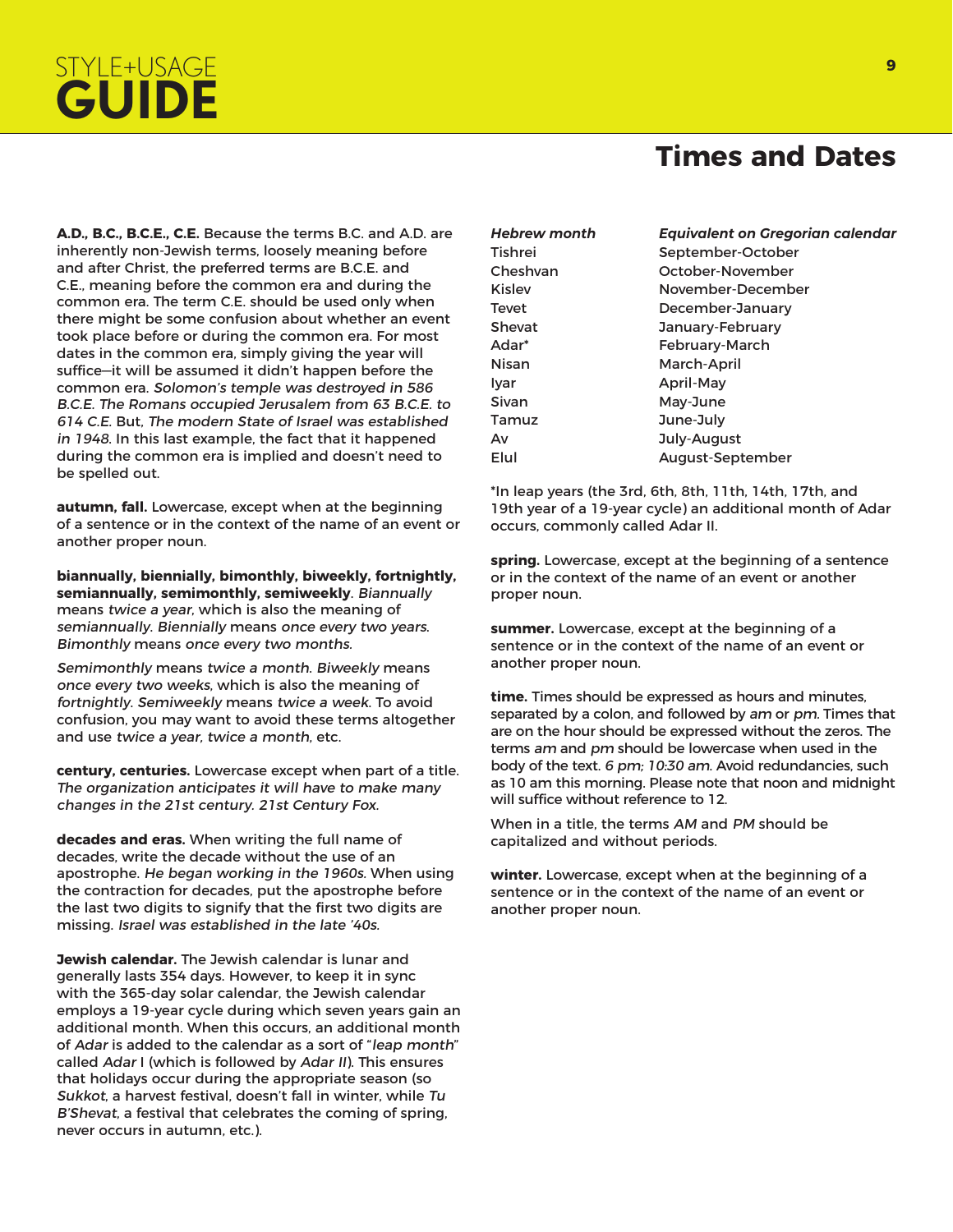

#### **Holidays and Associated Terms**

**It should be NOTED that any Hebrew or religious references below be used when the author is representing a specific role at Jewish Federation of Delaware (JFD). If the author is not representing JFD and chooses to, for example, use God vs. G-d, or Chanukah vs. Hanukkah, it is appropriate to maintain the integrity of the author's voice and print what he/she wrote.**

*afikoman*. A piece of the second of three matzahs that is hidden for children to find at the Passover seder. It symbolizes brokenness and our hope for redemption and repair (tikkun). Italicize as a non-English word.

*Chol HaMoed*. The intermediary days of Sukkot and Passover. Italicize as a non-English word.

**dreidel, dreidels.** Spinning-top game played on Hanukkah.

**erev.** Literally evening, as in Erev Shabbat, Sabbath eve; or Erev Yom Kippur, the eve of the Day of Atonement. It is significant because all Jewish holidays begin at sundown. Also used to refer to the day before a holiday. Capitalize erev only when it's used in conjunction with a holiday's name, such as Erev Shabbat, Erev Sukkot, etc. Also italicize erev when it's modifying the name of a holiday that, as determined by this style guide, requires italicization, such Erev Yom HaShoah. When erev is modifying the name of a holiday that doesn't require italicization, do not italicize the word erev. See also individual entries for each Jewish holiday.

**Haggadah (s.), Haggadot (pl.).** The book that contains the Passover seder service. It includes prayers, blessings, legends, songs, psalms, and commentaries.

**Hanukkah.** The Festival of Lights, the Jewish holiday that commemorates Judah Maccabee's victory in the second century B.C.E. over the Selucid Greek empire. The name is derived from the rededication of the Temple in Jerusalem. The eight-day holiday begins on the 25th day of Kislev, which generally falls in November or December on the Gregorian calendar.

A typical greeting around this holiday might be Hanukkah sameach—have a happy Hanukkah.

*hanukkiyah*. The nine-branched menorah used for Hanukkah. Italicize as non-English word.

**Kol Nidre.** The evening service that begins Yom Kippur. Also refers to the prayer that begins that service.

**Lag Ba'Omer.** Holiday of disputed origins that is thought to commemorate the heroism of the students of Rabbi Akiva during the Bar Kokhba Revolt against the Romans in 135. (Also believed by some to commemorate the end of a plague that was epidemic among Rabbi Akiva's

students.) The holiday's name is derived from the fact that it falls on the 33rd day of the counting of the Omer.

**Matzah (s.), matzahs or matzot (pl.).** Do not use the spelling matzoh. Unleavened bread.

**megillah.** Literally any long scroll, but usually refers to one of five megillot that comprise a part of the Bible known as the Ketuvim. The five megillot are the Book of Esther (read on Purim), the Book of Ruth (read on Shavuot), Lamentations (read on Tisha B'Av), Ecclesiastes (read on Sukkot), and Song of Songs (read on Passover). In its English usage, it's come to mean any long or involved story. Since this word is now part of the English lexicon, italics are not necessary.

**menorah.** A seven-branched candelabrum originally used in the ancient Temple. It has become a symbol of the Jewish people. The nine-branched menorah used for Hanukkah is called a hanukkiyah.

**Passover, Pesach.** The Jewish holiday that commemorates the end of slavery in Egypt for the Jewish people and their exodus under the leadership of Moses. Use the Hebrew word Pesach only on second reference or to audiences that will surely understand it. If Pesach is used, it needn't be italicized as a non-English word.

A typical greeting around this holiday might be Pesach kasher v'sameach—have a kosher and happy Passover.

**Purim.** The Festival of Lots, which commemorates the Jews' victory over Haman, a minister of the Persian king Ahasuerus. Although Ahasuerus did not initially know it, Ahasuerus' wife, Esther, was Jewish.

A typical greeting around this holiday might be chag Purim sameach—have a happy Purim.

*Rosh Chodesh.* The day that celebrates the new moon and, in turn, the beginning of the Jewish month. Italicize as a non-English.

**Rosh Hashanah.** The New Year as determined by the Jewish lunar calendar. It is celebrated on the first and second day of Tishrei, which usually falls in September or October on the Gregorian calendar.

A typical greeting around this holiday might be Shanah tovah—have a good year.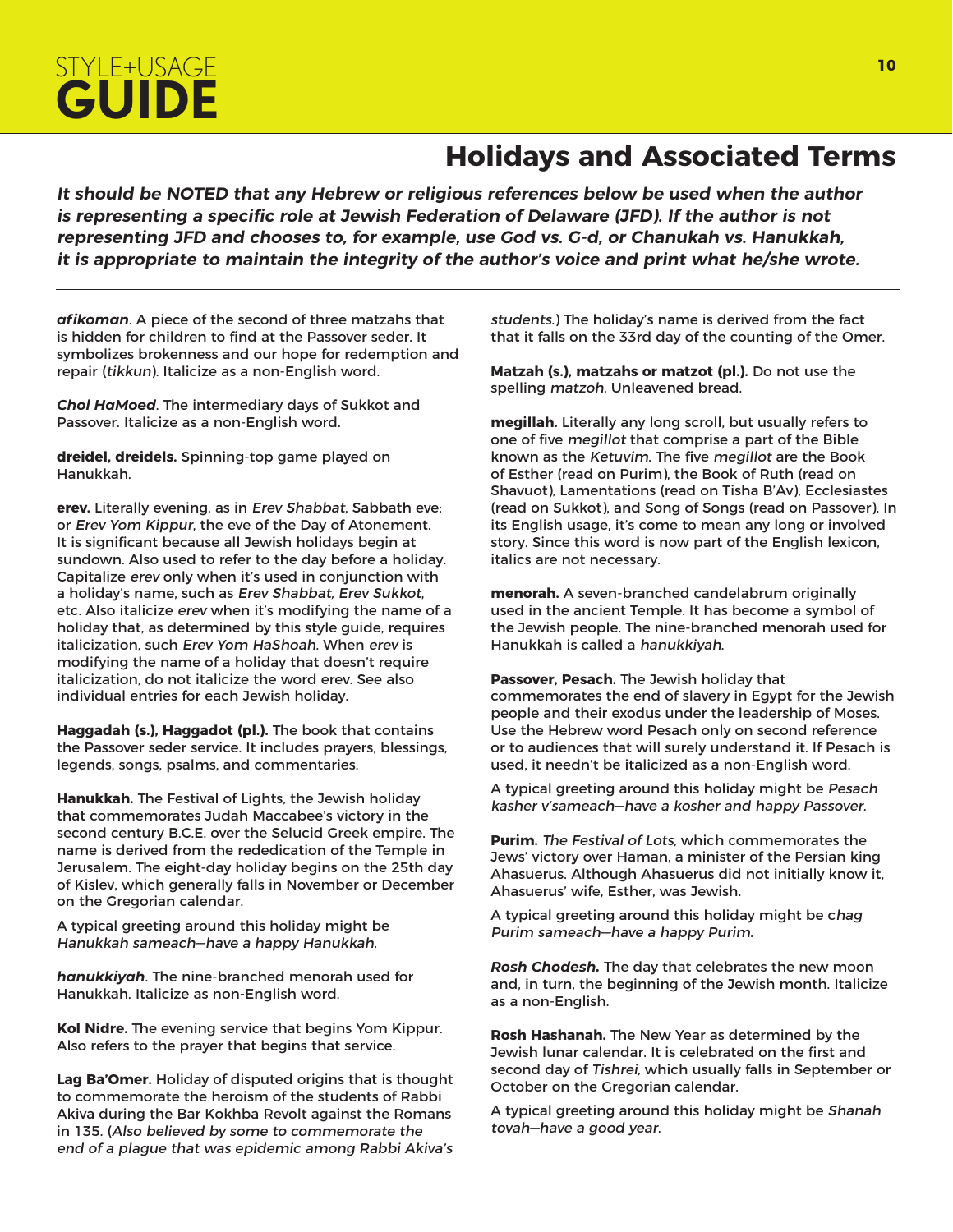### **Holidays and Associated Terms**

**seder.** The home ceremony on the first two nights of Passover during which the Haggadah is read. Note that seder is lowercase and that it is not italicized.

**Shabbat, Shabbos.** The preferred term for the Jewish Sabbath is Shabbat. Note capitalization. The plural is Shabbatot. Use the spelling Shabbos only in quoted material and where it's more commonly used in an expression, such as good Shabbos, although here again Shabbat shalom would probably be preferable.

A typical greeting before or during Shabbat is Shabbat shalom—have a peaceful Sabbath. Immediately after Shabbat, the greeting would be shavua tov—have a good week.

*Shanah Tovah.* Greeting on Rosh Hashanah meaning good New Year. Italicize as a non-English expression.

**Shavuot.** The Festival of Weeks culminates the counting of the 49 days of Omer and celebrates the giving of the Torah by God at Mount Sinai. Use the spelling Shavuos only in quoted material. The holiday is celebrated on the 6th and 7th day of Sivan (although only the first day is observed in Israel), which typically fall in May or June on the Gregorian calendar.

**Shemini Atzeret.** Festival observed the day after Sukkot ends. This day is generally not observed separately by Reform congregations or, for that matter, by Jews living in Israel, who generally regard it as part of Simchat Torah. It is celebrated on the 22nd day of Tishrei, which typically falls in September or October on the Gregorian calendar.

**Simchat Torah.** This holiday follows Sukkot and celebrates the conclusion of the annual cycle of Torah readings. It is observed on the 23rd day of Tishrei, which generally falls in September or October on the Gregorian calendar.

**sukkah.** The temporary shelter built as part of the celebration of Sukkot. The plural of sukkah is sukkot (with a lowercase s), from which the name of the holiday is derived.

**Sukkot.** This holiday falls five days after Yom Kippur and celebrates the fall harvest and recalls the 40 years that the Jewish people wandered in the wilderness. It is celebrated from the 15th through the 21st of Tishrei, which typically falls in September or October on the Gregorian calendar. Use the spelling Sukkos only in quoted material.

A typical greeting around this holiday might be chag sameach—have a happy holiday. However, during the interim days, you would say moadi'im l'simcha—may this season of the year be festive.

**Tisha B'Av.** Literally the ninth day of the month of Av, which usually falls in July or August on the Gregorian calendar. An especially mournful Jewish fast day that commemorates the destruction of the First and Second Temples in 586 B.C.E. and 70 C.E., respectively.

**Tu B'Shevat.** Literally the 15th day of the month of Shevat, which generally falls in January or February on the Gregorian calendar. The Festival of Trees, this holiday celebrates the blooming of the almond trees in Eretz Yisrael and the pending return of spring.

*Yom Ha'Atzmaut.* Israel's Independence Day, commemorating David Ben-Gurion's declaration of an independent state at the conclusion of the British Mandate on the 5th day of Iyar, 1948. The holiday typically falls in late April or early May on the Gregorian calendar. Italicize as a non-English phrase.

*Yom HaShoah.* The 27th day of Nissan – the day set aside to commemorate the tragedy of the Holocaust. The day typically falls in April on the Gregorian calendar. Italicize as a non-English phrase.

*Yom Ha'Zikaron.* Israel's Memorial Day. It honors the soldiers who gave their lives in Israel's wars and is observed on the 4th day of Iyar – the day before Yom Ha'Atzmaut, Israel's Independence Day. The holiday typically falls in late April or early May on the Gregorian calendar. Italicize as a non-English phrase.

**Yom Kippur.** The Jewish day of atonement and the holiest day on the Jewish calendar. It is observed the 10th of Tishrei, which typically falls in September or October on the Gregorian calendar.

A typical greeting around this holiday might be tzom kal—have an easy fast. Or, during the Days of Awe, g'mar hatimah tovah—may the end of Yom Kippur portend well for you.

*Yom Yerushalayim.* A relatively new holiday that celebrates Jerusalem's reunification at the conclusion of the Six Day War in 1967. It is celebrated on the 28th day of Iyar, which typically falls in May on the Gregorian calendar. Italicize as a non-English phrase.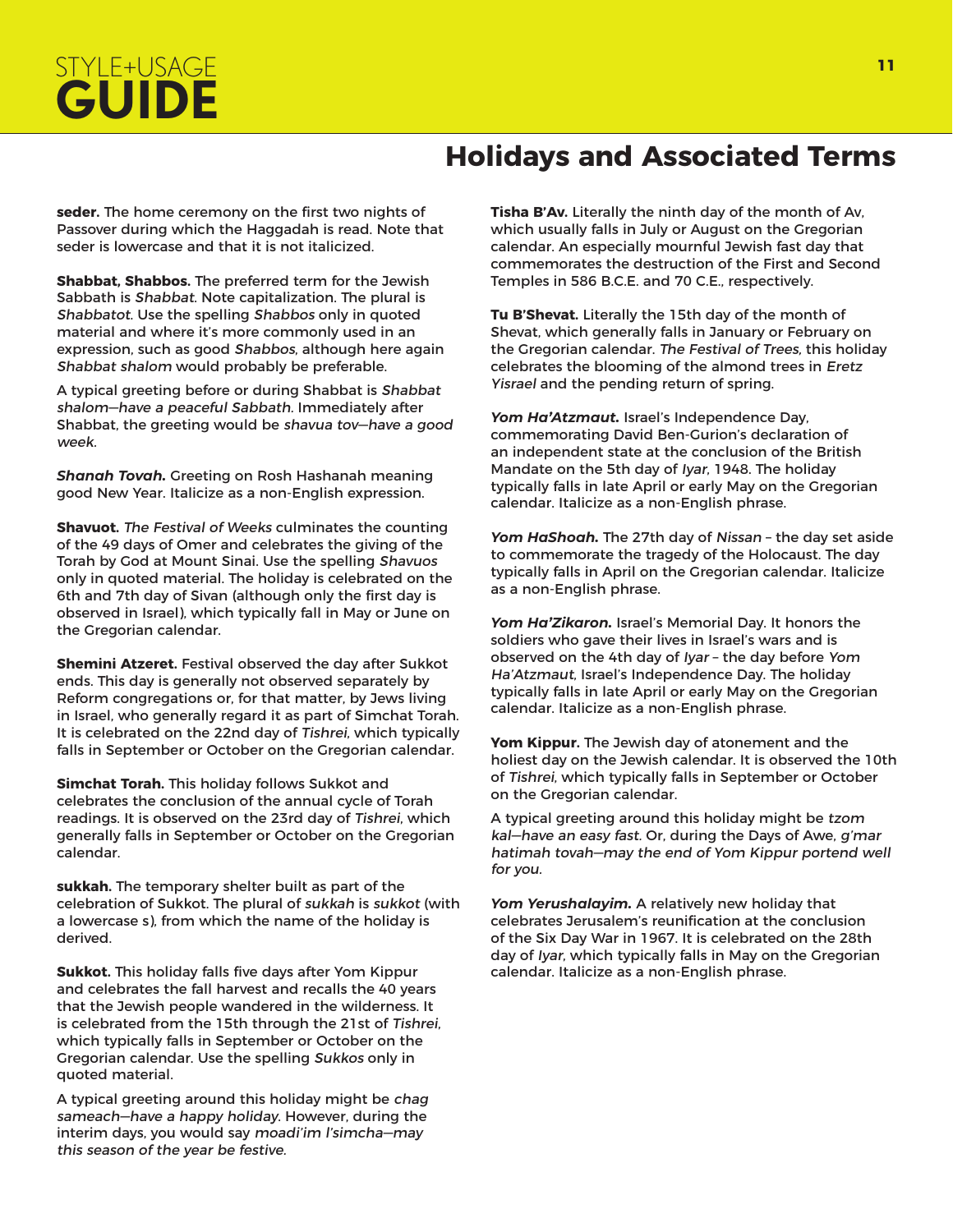# STYLE+USAGE **<sup>12</sup> GUIDE**

### **Glossary of Terms, Phrases, and Commonly Confused Words**

**accept, except.** Accept means to receive or admit. Except means to exclude. She was accepted to Harvard. He was rejected by all the schools except Florida State.

**adverse, averse.** Adverse means unfavorable. He faced adverse conditions in trying to complete the style book.

Averse means opposed to or reluctant. He was averse to going home to face his angry wife.

**affect, effect.** Affect, as a verb, means to influence. The game will affect the standings. Affect, as a noun, is best avoided. It occasionally is used in psychology to describe an emotional display, but there is no need for it in everyday language.

Effect, as a verb, means to cause: He will effect many changes in the organization. Effect, as a noun, means result: He miscalculated the effect of his actions. It was a law of little effect.

**after school, after-school.** The term is hyphenated when it is used as a compound adjective. He attends a program at the 92nd Street Y after school. But: He participates in an after-school program.

#### **afterward.** Not afterwards.

*aliyah.* Word used to describe both the act of immigrating to Israel and the act of being called up to the Torah to recite the blessing before and after the reading. The usual verb is to make when referring to the immigration to Israel. She made aliyah. When referring to being called up to the Torah, the correct verb is to have or to be called up: He was called up for an aliyah. Italicize as a non-English word.

**all ready, already.** All ready expresses a state of complete readiness. I am all ready to go. Already expresses time adverbially. By the time he called, they had already left.

**all right.** Not alright. Hyphenate only if used colloquially as a compound modifier: He is an all-right guy.

**all together, altogether.** All together expresses closeness in proximity. They huddled all together.

Altogether means in all. Altogether, they raised more than \$200 million.

**allude, elude.** Allude is to make an indirect reference to something. He alluded to his upbringing in his speech.

Elude is to avoid capture or to evade. To immigrate to Palestine he had to elude British shore patrols.

**allusion, illusion.** Allusion means an indirect reference to something. Saying that he was a proven survivor was an allusion to his troubled childhood.

Illusion means an unreal or false impression. I have no illusions about how tough it will be to afford a condo in New York City.

**amid.** Use amid, not amidst.

**among.** Use among, not amongst.

**annual campaign, Annual Campaign.** Lowercase except when using the full name of the Jewish Federation of Delaware Annual Campaign. He gave to Federation's annual campaign. But: She gave a significant gift to the Jewish Federation of Delaware Annual Campaign.

Through the Annual Campaign, funds are raised for a variety of needs in the local community, Israel and 70 countries around the world. Funds used in the local community by our local beneficiary agencies ensure the future of the Jewish people and meet the spiritual, cultural, educational and social service needs of more than 100,000 children, teens, adults and seniors. Through our overseas beneficiary agencies, the Jewish Agency for Israel and the American Jewish Joint Distribution Committee, funds help Jews in dire need, strengthen Jewish education in foreign countries, including the former Soviet Union, and promote tolerance and understanding among Jews. Funds also bring immigrants to Israel and help them thrive in the Jewish homeland.

**anti-Semitic, anti-Semitism.** Note the lowercase a in anti but the uppercase S in Semitic and Semitism.

**any way, anyway.** Not anyways. Any way means in any manner. She is determined to succeed in any way possible.

Anyway means nevertheless. He warned her of the danger, but she went skydiving anyway.

**Ashkenazi, Ashkenazim (pl.), Ashkenazic (adj.).** Literally, Jews of German ancestry, but generally used to describe any Jew of Central or Eastern European extraction. See also Yiddish entry.

**assure, ensure, insure.** Use ensure when you mean to guarantee. Example: Your donation helps ensure that Federation can help Jews throughout the world.

Use insure in the context of insurance. Our policy insures the Federation against liability.

Assure means to put one's mind at ease or to comfort. He assured her that creating a trust would make a difference in the fight against poverty.

**at large.** Usually two words for an individual representing more than a single district: congressman at large, councilman at large. But it is ambassador-at-large for an ambassador assigned to no particular country.

**at-risk.** Always takes a hyphen.

**Auschwitz-Birkenau.** World War II-era Nazi extermination camp in Poland at which an estimated 1.5 million Jews were systematically murdered.

**a while, awhile.** In the expression a while, while is a noun and usually has to be preceded by the preposition for: He waited for a while.

Awhile is an adverb. He waited awhile. It's incorrect to write: He waited for awhile.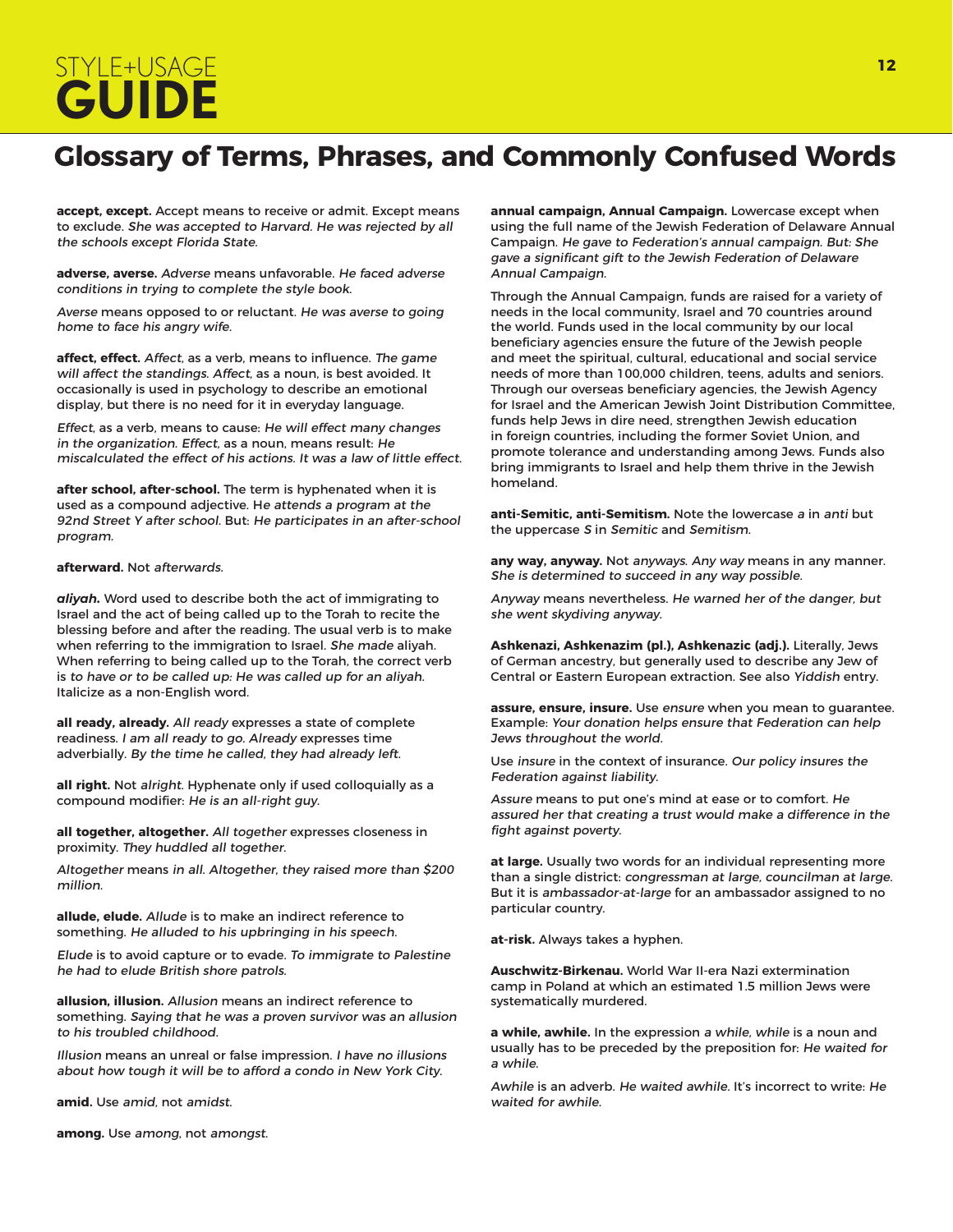# STYLE+USAGE **<sup>13</sup> GUIDE**

## **Glossary of Terms, Phrases, and Commonly Confused Words**

**bar mitzvah (m.), bat mitzvah (f.), b'nai mitzvah (m. pl.), b'not mitzvah (f. pl.).** Avoid the use of the spelling bas mitzvah (for bat mitzvah) except in quoted material. Do not use the word as a verb. A person is not bar mitzvahed, but rather becomes a bar mitzvah or celebrates a bar mitzvah. The plural, b'nai mitzvah or b'not mitzvah, while correct, may be unfamiliar to many as in, "We attended many b'nai mitzvah this past year." To avoid this, you can simply say, "We attended many bar mitzvah celebrations this past year."

**Ben-Gurion, David.** The name of the late Zionist leader and first prime minister of Israel is sometimes spelled without a hyphen. For our purposes, hyphenate it except when it's part of a name of an organization or institution that opts not to use the hyphen.

**between you and me.** Me is the correct pronoun for this expression. Not between you and I.

**Bible.** At Federation, the word Bible (with a capital B) should be used only to describe the Jewish Bible, comprising the Five Books of Moses, Prophets, and the Writings. Do not refer to it as the Old Testament. If, for any reason, you need to refer to the Christian Bible, refer to it as such. Don't call it the New Testament. Avoid using the word bible (with a small b) to describe reference guides, such as an angler's bible to fly fishing, unless it's the proper name of a book about which you're writing.

See also Tanach entry.

**biblical.** Always with a lowercase b, except when at the beginning of a sentence or part of a proper name.

*Birkat haMazon.* The prayer after the meal. Italicize as a non-English word.

**Birthright Israel.** a unique partnership among the Federation community, Israel and several major Jewish philanthropists to provide first-time, peer group, educational trips to Israel for Jewish young adults ages 18 to 32. Birthright Israel aims to strengthen Jewish identity, Jewish communities, and connection with Israel and its people. For more information, go to www. BirthrightIsrael.org.

**blatant, flagrant.** Blatant implies obvious or overt. He is a blatant liar.

Flagrant implies way over the top. He has a flagrant disregard for authority.

**bloc, block.** Bloc is the correct spelling when you're referring to a coalition of people, groups, or nations with the same purposes or goals. Before the fall of communism, Poland was a member of the Eastern Bloc.

**Board of Directors.** Capitalize B and D. On second reference, the board, with a lowercase b suffices. Note: This is a departure from the AP Stylebook.

**boom, boon.** A boom is a loud sound or rapid expansion or increase. A boon is a timely benefit or good fortune. The terms economic boom and economic boon are sometimes used interchangeably, although they have different meanings.

*b'racha (s.), b'rachot (pl.).* Any of various formulaic Hebrew blessings. Italicize as a non-English word.

**brit, brit milah.** The ritual circumcision ceremony. Avoid the spelling bris except in quoted material.

**Cantor, cantor.** Capitalize only when it is a title that immediately precedes a name. Use lowercase when the title is set off by commas or when the cantor's name is not specifically mentioned. The service was sung by Cantor Jacob Yaron. But: Jacob Yaron, cantor of the Community Synagogue, conducted the service. And: He presented it to the cantor.

**capital, capitol, Capitol.** The seat of government is the capital. Capital is also the correct spelling when referring to capital in the context of money. The organization needed to raise capital. The building that houses a legislature is called the capitol. And the building that houses the U.S. Congress is called the Capitol (with an uppercase C).

**caregiver (n.), caregiving (adj.)**. Write as one word for all references.

**catalog, catalogue.** Although both spellings are correct, the preferred spelling for Federation is catalog.

*chai.* Translates as life and also carries the numerical equivalent of 18. Italicize as a non-English word.

**chair.** The preferred term for the head of a committee is the gender-neutral chair. Uppercase on invitations. Lowercase on all other materials except when immediately preceding the name and not separated by commas. Andrew J. Singer is chair of the committee. The chair of the division, Andrew J. Singer, attended the dinner. But Real Estate Division Chair Andrew J. Singer attended the dinner. Note the capitalization of the title in the last example.

**challah.** Not hallah. Traditional Jewish bread.

**Chaplaincy Program.** The Chaplain fulfills the religious and spiritual needs of Jews who are in hospitals, prisons, nursing or retirement homes and those who are unable to participate in local synagogues. The Chaplain also serves the community as a resource on Jewish traditions.

*chazan.* The word cantor will usually suffice and will be more universally understood. When chazan is used, put it in a context in which readers will be able to glean its meaning. Italicize as a non-English word.

*chesed.* Translates as kindness. Italicize as a non-English word.

**Chumash.** The five books of Moses in bound form rather than in a scroll form like the Torah. If this word is used, either define it or put it in a context in which its meaning will be clear. Italicize as a non-English word.

*chuppah.* The ceremonial canopy under which Jewish weddings are performed. Italicize as a non-English word.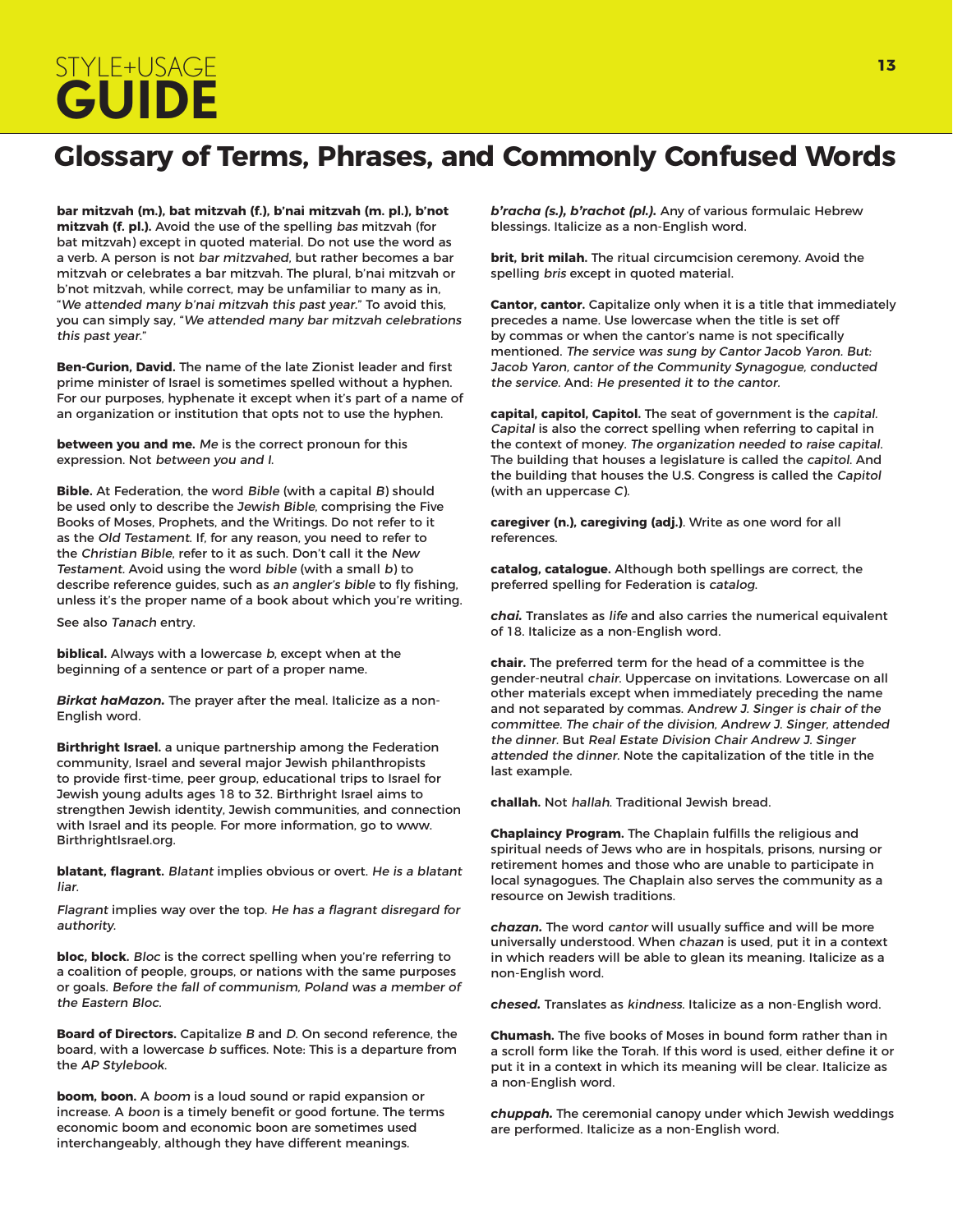# STYLE+USAGE **<sup>14</sup> GUIDE**

### **Glossary of Terms, Phrases, and Commonly Confused Words**

**cite, sight, site.** Use cite when you mean to mention or to quote as an authority. Example: I will cite the 23rd Psalm as the source of the phrase "the valley of the shadow of death."

Use sight when you mean a vision, something seen, or the power of seeing. Examples: I faint at the sight of blood. After an operation, the blind man regained his sight.

Use site to refer to a specific place or location. Example: 101 Garden of Eden Road is the site of the Jewish Community Campus. Example of all three words in one sentence: I will cite Walter Cronkite's comment that the tall ships were the most beautiful sight ever to be seen at the site of the Statue of Liberty.

**city, state, federal.** Capitalize only when referring to a specific governmental body or another proper noun: The housing program depends on federal funding. And: he moved out of state. Or: cuts made to the city budget hurt seniors. But: Hate crimes are often investigated by the Federal Bureau of Investigation. And: The law was approved by the Delaware State Legislature.

**citywide, statewide, nationwide**. Spell each as one word.

**complement, compliment.** Complement means to go well together: Her scarf complemented her jacket.

Compliment denotes praise or the expression of courtesy: She complimented him on his work.

**compose, comprise, constitute.** Compose means to put together or create: The United States is composed of 50 states.

Comprise means to contain and should be used in the active voice: The United States comprises 50 states.

Constitute means to form or to make up: Fifty states constitute the United States.

**congregation, shul, synagogue, temple.** When you're referring to the people who worship at a particular Jewish house of worship, congregation is the best term to use: The congregation participated in the annual campaign.

Decisions or actions are made or taken by congregations, not by synagogues. Synagogue generally refers to the physical house of worship. The Yiddish term shul often refers to Orthodox houses of worship, although it is used colloquially by many. The word temple usually refers to Reform institutions. When uncertain, synagogue is probably the best word to use when referring to the physical house of worship: We attended services at a Wilmington area synagogue.

When referring to the ancient Jewish houses of worship built in Jerusalem, capitalize the T in Temple: Solomon's Temple, the Second Temple, etc.

**Conservative Jew, Conservative Judaism.** Note the

capitalization of Conservative. Avoid referring to someone as a Conservative Jew, but rather as a member of a Conservative congregation.

**consul, council, counsel.** Consul is an officer in the foreign service of a country.

Council is a committee or another deliberative assembly.

Counsel is an attorney or another adviser. It can also mean advice and, as a verb, it can mean advise.

**continual, continuous.** Continual means a steady repetition, over and over again: He is a continual nuisance.

Continuous means uninterrupted, steady, unbroken: It rained continuously for 40 days.

**convince, persuade.** Convince means to make someone believe something to be true. Convince must always be followed by that or of – never by to. He convinced the queen that the world wasn't flat.

Persuade means to influence or win over. He persuaded her to give him money for three ships.

**currently, presently.** Currently means now. Although at present also means now, presently can mean soon. Use currently when you definitely want to convey now.

**czar.** Not tsar. The imperial head of Russia prior to the 1917 Revolution. Capitalize only when immediately preceding a name. His family immigrated from Russia in the days of the czar. But: Many pogroms were carried out by Czar Nicholas II.

**daycare (adj.), day care (n).** Spell as one word when using it as an adjective, but two words when used in other contexts: The synagogue had a daycare program. But: the grant helped defray the high cost of day care.

**despite, in spite of.** Use despite. It's less wordy.

**diaspora.** The dispersal of Jews throughout the world after their ouster from Eretz Yisrael by the ancient Romans or, more generally, any country outside Israel in which Jews live today. With a lowercase d.

**disinterested, uninterested.** Disinterested means impartial, which is usually the better word to convey the thought: The jury should be a disinterested panel.

Uninterested means that someone lacks interest: She's uninterested in his life story.

*d'var Torah.* Literally meaning "a thing of Torah," d'var Torah refers to a talk or lecture on Torah, most often related to the week's specific Torah portion. Italicize as a non-English phrase.

**elicit, illicit.** Elicit means to coax or bring forth: The attorney elicited a response from the witness.

Illicit means illegal or not sanctioned by custom: They had an illicit affair.

**email, Email.** With a lowercase e, except at the beginning of a sentence or in a response form in which all the requested information is spelled with initial caps: Email has become an important way to communicate with donors. But: He sent the information by email.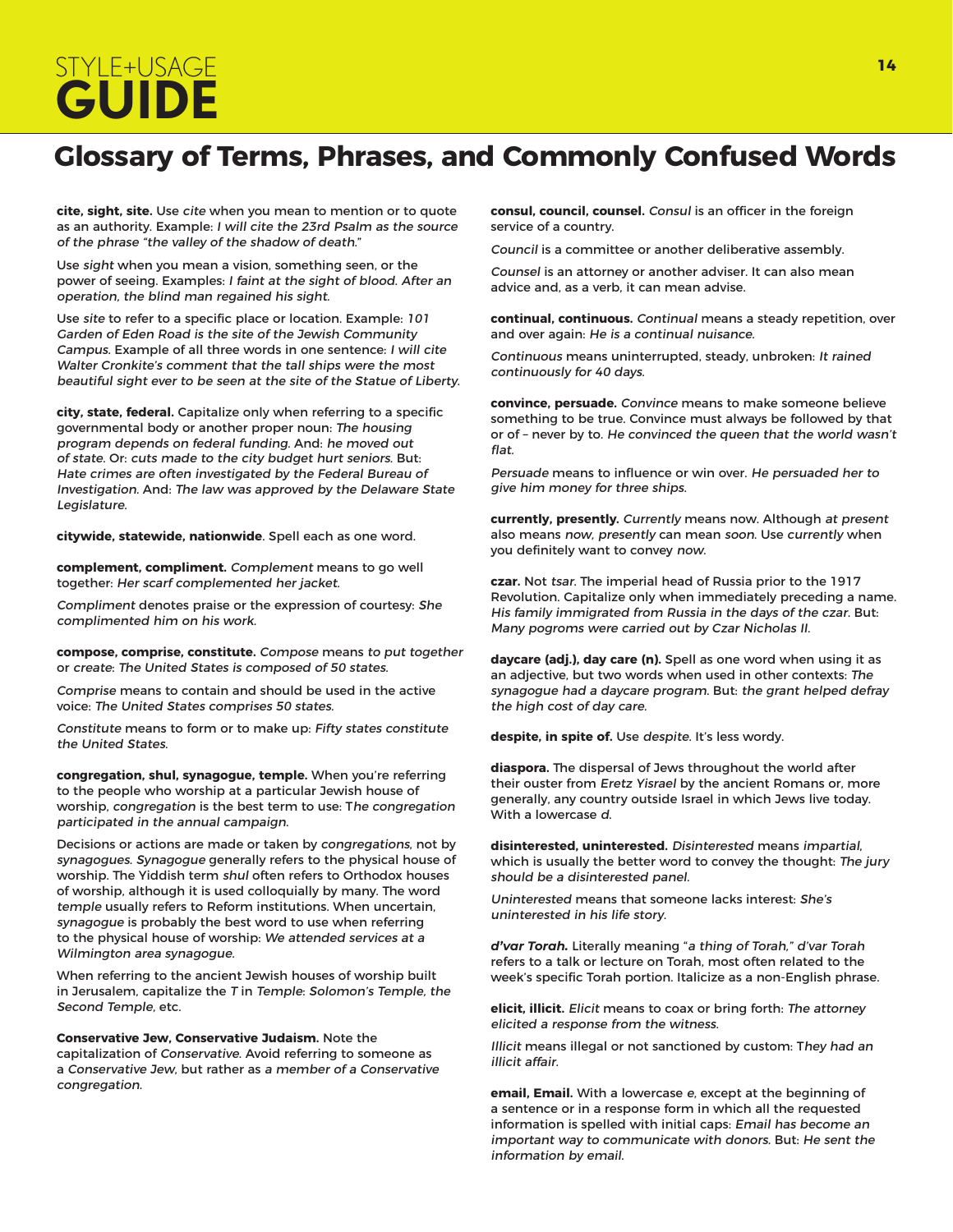# STYLE+USAGE **<sup>15</sup> GUIDE**

### **Glossary of Terms, Phrases, and Commonly Confused Words**

**emigrate, immigrate.** One who leaves a country emigrates from it. One who comes into a country immigrates.

**eminent, imminent.** Eminent means prominent: She is eminent in the field of criminology. Imminent means about to occur: His firing was imminent.

*Eretz Yisrael.* The land of Israel. Italicize as a non-English phrase.

**everybody, everyone, every one.** In writing, the pronouns everybody and everyone take singular verbs: Everyone is entitled to his (or her) opinion. Do not say: Everyone is entitled to their opinion. Everyone and everybody are interchangeable. However, every one (as two words) has a slightly different meaning from everyone in that it implies one of a specific group. The clue as to which to use is that every one is usually followed by the preposition of: Every one of the cookies was eaten.

**farther, further.** Farther is usually used for measurable distances: Florida is farther from New York than it is from Delaware. Further is usually used for figurative distances or to mean additionally: Nothing could be further from the truth. She further felt he wasn't right for the job.

**federated giving.** A key principle for every Jewish Federation in North America, by which donors give money to an umbrella organization. That organization, in turn, distributes the funds to one or more member agencies. This is in contrast to giving directly to an organization that performs a specific service.

**fewer, less.** Use fewer for things that can be counted in discrete units: Fewer people attended this year.

Use less for everything else: Because fewer people attended, Federation raised less money.

**flaunt, flout.** Flaunt means to show off ostentatiously: She flaunted her engagement ring.

Flout means to ignore in a contemptuous way: She flouted the regulations against insider stock trading.

**flier, flyer.** A person who pilots an aircraft is a flier. An advertising circular or pamphlet is a flyer. This is a departure from the AP Stylebook and follows the NY Times Manual of Style & Usage

**fundraise (v.), fundraiser (n.), fundraising (v. and adj.).** Write as one word rather than as two hyphenated or entirely separate words. Note: This is a departure from the AP Stylebook.

**G-d, God, gods.** If it's necessary to use the Lord's name in a letter or brochure, spell it out as God. We acknowledge that some people feel more comfortable spelling God as G-d. However, for organizational purposes, the full spelling, God, should be used on anything issued. Use lowercase god or gods when referring to pagan deities: Antiochus tried to force the ancient Jews to worship his gods. But: Despite his experience during the Holocaust, he never felt that God abandoned him. Alternatives to the word God include the Lord, the Holy One, and the Almighty.

**grantmaker (n.), grantmaking (v. and adj.).** Spell as one word for all uses.

*halachah.* The system of Jewish law. If you use this term, you may have to explain its meaning or put it into context to make its meaning clear. Italicize as a non-English word.

**hang, hanged, hung.** The past tense and past perfect tense of hang is hung, except when referring to executions by hanging. In the case of an execution, the past and past perfect tense is hanged: He hung the picture on the wall. He was hanged for his heinous crimes.

**Hasidic, Hasid, Hasidim.** Should not be used as a synonym for ultra-Orthodox since most ultra-Orthodox Jews are not Hasidic. Lubavitch and Satmar are the two largest Hasidic movements, but there are many others. Since these words are now part of the English lexicon, italics are not necessary.

*Hatikvah.* Literally, The Hope, the Israeli national anthem. Depending on the audience, you may need to define it. They sang Hatikvah, the Israeli national anthem. Italicize as a non-English word.

**havdallah.** Not habdalah. Service that concludes Shabbat.

**headlines.** Articles, prepositions and conjunctions of three letters or fewer are lowercased.

**healthcare (adj.), health care (n.).** It's one word when you're using it as an adjective. It's two words when you're using it as a noun: One of the biggest issues for elderly Jews is health care. But: The Mount Sinai Medical Center has numerous healthcare programs.

**historic, historical.** Historic refers to an important occurrence in history: Neil Armstrong took his historic walk on the moon.

Historical connotes any occurrence in the past: Steven Spielberg's movie gave a historical account of Schindler's attempt to save Jews during the Holocaust. Note the use of the article a, rather than an, before historical.

**home-care (adj.), home care (n.).** Hyphenate when you're using this term as a compound adjective. It's two separate words in other contexts: She worked as a home-care aide. But: The agency provides housing and home care for the elderly.

**hors d'oeuvre (s.), hors d'oeuvres (pl.).** The correct spellings for foods commonly served before, or in place of, a large meal. If people are being served those same food items while seated for dinner, appetizers would probably be a better description. It is not italicized.

**imply, infer.** Imply means to suggest indirectly: He implied that things were not going well in his own life.

Infer means to conclude or deduce: She inferred from their conversation that things were not going well in his life.

Helpful hint: Implying is usually done by the speaker or writer. Inferring is usually done by the listener or reader.

**interfaith.** One word. There was an interfaith service at St. John the Divine.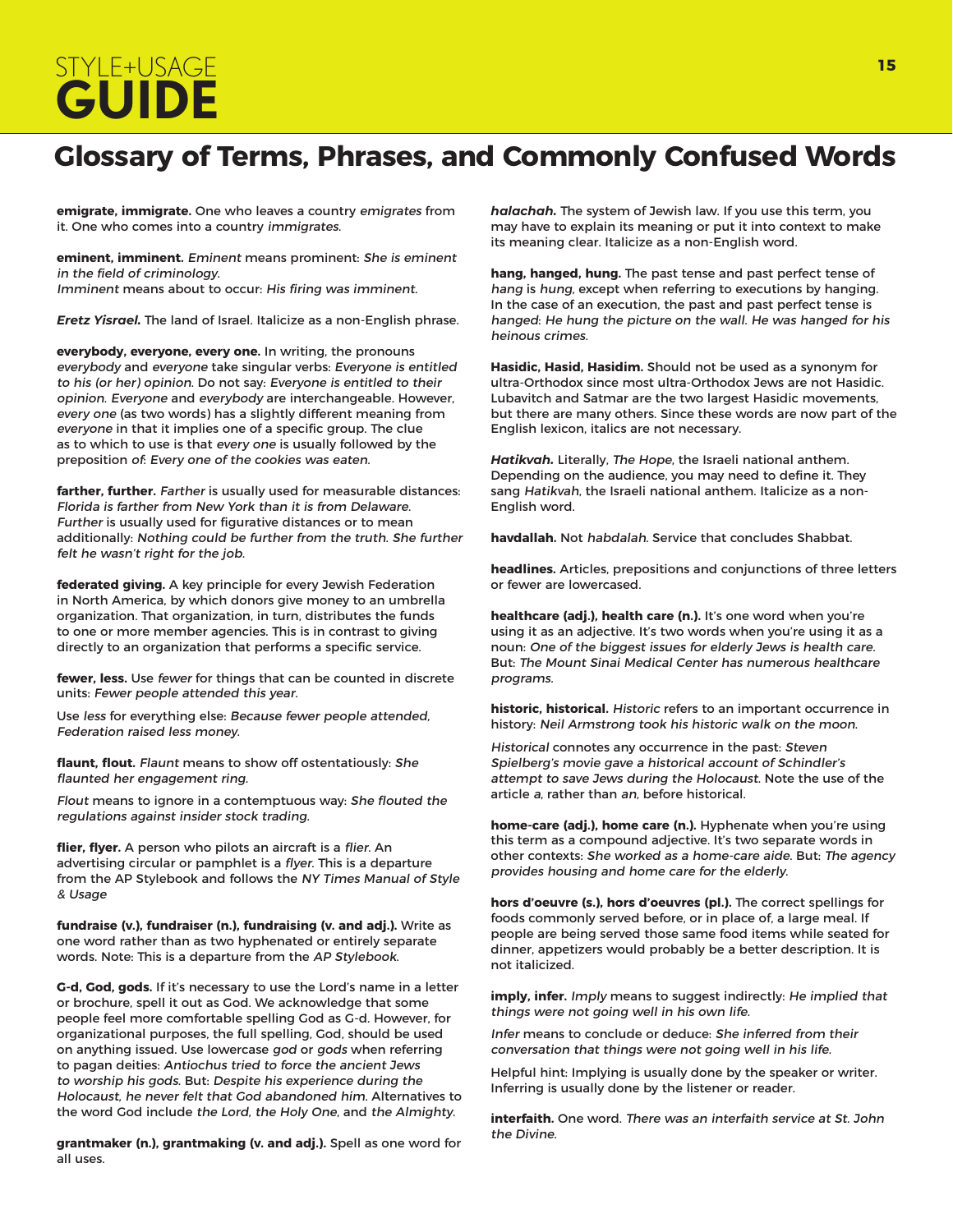# STYLE+USAGE **<sup>16</sup> GUIDE**

### **Glossary of Terms, Phrases, and Commonly Confused Words**

**intermarriage.** One word. The speaker talked about the increase in intermarriage since the 1960s.

**Internet.** With a capital I.

**Into, into.** Generally speaking, into places something physically inside something else. The thing that does the containing may be concrete or it may be abstract.

For a more extended guide, visit https://www.grammarly.com/blog/into-vs-in-to/.

**Islam, Moslem, Muslim.** The religion is Islam. Its adherents are called Muslims (with a u). The spelling Moslem (with an o) is falling into disuse and should be reserved only for proper nouns that use that spelling.

its, it's. Its implies possession: The organization pays its bills. It's is a contraction for it is: It's a pity there are so many people in need of help.

**Jewish movements, Jewish sects, Jewish streams.** The Conservative, Orthodox, Reconstructionist, and Reform movements should be described as just that – movements. The term Jewish streams is acceptable. However, the term sects is not.

**kabbalah.** Not cabala. The Jewish mystic tradition.

**Kaddish.** Most commonly used to refer to the Jewish prayer recited by mourners. Don't fall into the trap of describing someone as reciting the prayer in Hebrew. The mourner's Kaddish is actually recited in Aramaic, the colloquial language of the ancient Jews.

**kashrut.** The Jewish dietary laws. In using the word, you may need to define it or put it into a context in which its meaning can be gleaned. Italicize as a non-English word. See also kosher entry.

**kibbutz (s.), kibbutzim (pl.), kibbutznik (s.), kibbutznikim (pl.).**  Kibbutzim are communal Israeli farming settlements. Not to be confused with moshavim. A man or woman who lives on a kibbutz is known as a kibbutznik. Since this word is now part of the English lexicon, italics are not necessary. See also moshav, moshavim entry.

**Kiddush.** Not Kiddish. The blessing over wine. One says Kiddush or makes Kiddush.

**King David Society (KDS).** Donors who make a minimum gift of \$25,000 to any Federation Annual Campaign.

*kippah (s.), kippot (pl.).* The Hebrew (and increasingly popular) term for a skullcap or yarmulke and the preferred term for UJC and the Federation system. Italicize as a non-English word.

*klal Yisrael.* Loosely translated as the entirety of the Jewish people or the whole house of Israel. Always translate or put in a context in which its meaning is clear. Note lowercase k in klal, but uppercase Y in Yisrael. Italicize as a non-English expression.

*kol Yisrael arevim zeh lazeh.* Loosely translated as all Jews are responsible, one for the other. Always translate or put in a context in which its meaning is clear. Italicize as a non-English expression. Note capitalization of Y in Yisrael.

**kosher.** Use only to refer to food, not to mean that something is legitimate. Also see kashrut entry.

*Kotel***, Western Wall, Wailing Wall.** The Western Wall in Jerusalem. Always translate or use in a context in which its meaning is clear. Note capitalization. Also italicize as a non-English word. The preferred term for the holy site is Western Wall. Use Wailing Wall only in quoted material.

*Kristallnacht.* Literally, the night of broken glass, Kristallnacht occurred on the nights of November 9-10, 1938, when the Nazis killed 91 German Jews and arrested 30,000 and put them into concentration camps. This tragedy marked a turning point in the Nazis' treatment of Jews, moving from legislated denial of rights to overt violence. The event took its name from the windows of synagogues and Jewish-owned stores that were smashed during the evening of rioting. The event was also instrumental in the formation of United Jewish Appeal, initially founded to help Jews who were persecuted by the Nazis. Italicize as a non-English word.

*kuppah.* Hebrew word for communal fund. Should be italicized as a non-English word.

**Ladino.** Judeo-Spanish language spoken by some Sephardic Jews.

**lay, lie.** Lay means to put, place, or prepare: Lay the book on the table. Lie means to recline or be situated – or, in its other meaning, to tell a falsehood: He decided to lie down on the floor.

The past tense, present perfect tense, and past perfect tense of lay is laid: He laid the book on the table. He has laid the book on the table. He had laid the book on the table.

Here's where the confusion begins: The past tense of lie is lay. The present perfect and past perfect tenses of lie are lain: He lay in bed for days. He has lain in bed for days. He had lain in bed for days. If you wrote he lied in bed for days, you would be implying that the guy was continually uttering falsehoods from under the covers.

**lay leader.** Two words. Not layleader. A person who volunteers a combination of their time, expertise (or knowledge) and financial resources in support of Federation.

**lead, led.** The metal is spelled lead. Led is the past tense of the verb to lead: The agency had a program for kids who suffered from lead poisoning. Moshe Dayan led the Israeli troops into battle.

**lets, let's.** Lets is the present tense singular form of the verb to let, meaning permit, allow, or make possible: The new structure lets the agency be more responsive.

Let's is actually the contraction of let us, although the unabbreviated construction is infrequently used: Let's go, Marlins!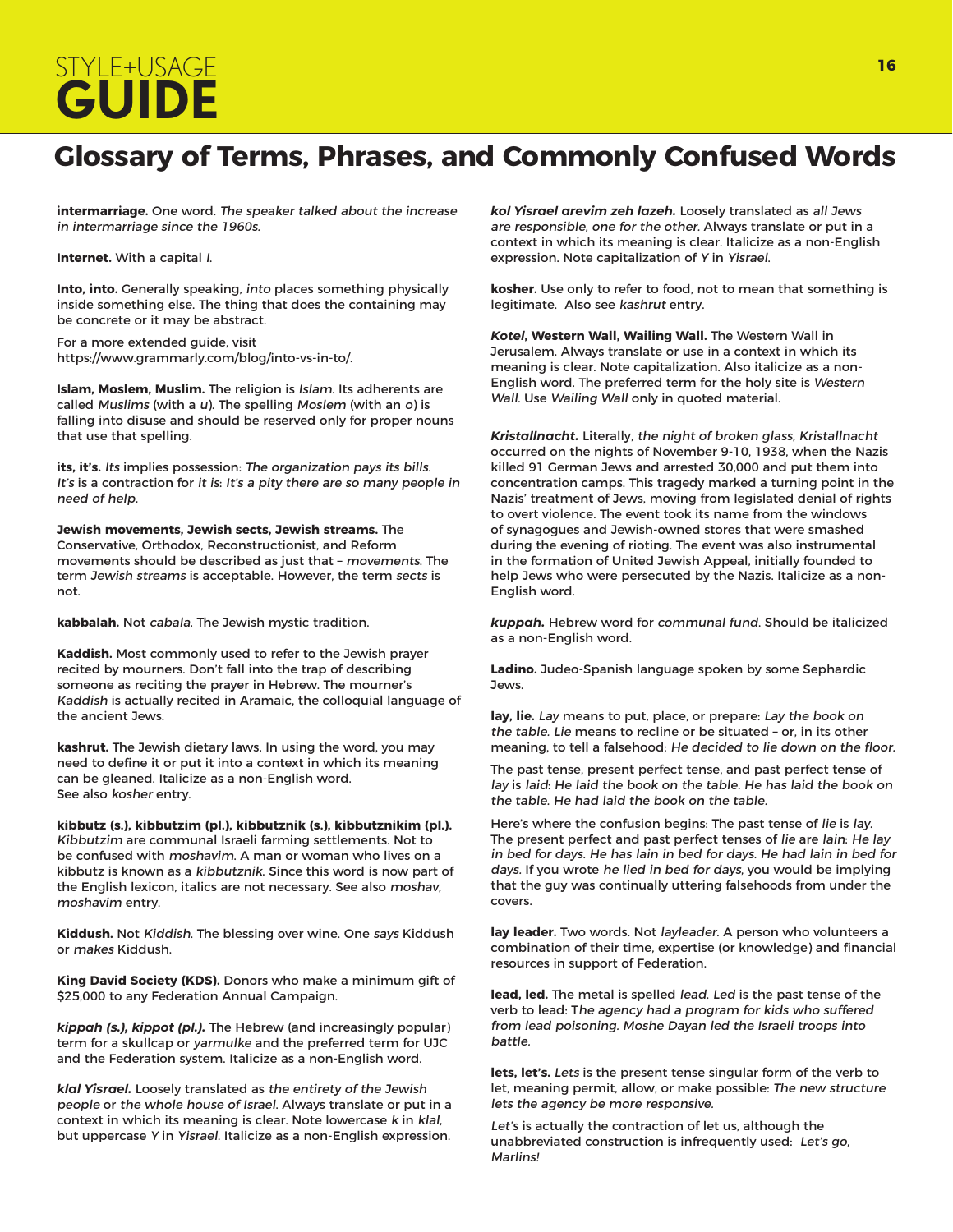# STYLE+USAGE **<sup>17</sup> GUIDE**

### **Glossary of Terms, Phrases, and Commonly Confused Words**

**linage, lineage.** Linage is the number of lines. Lineage is ancestry or descent.

**mezuzah (s.), mezuzot (pl.).** Literally means door posts. It refers to the case nailed to the doorposts of Jewish homes and the parchment contained inside it on which portions of the Torah are written.

**Middle East, Mid East.** Composed of Afghanistan, Cyprus, Egypt, Iran, Iraq, Israel, Kuwait, Jordan, Lebanon, Oman, Qatar, Saudi Arabia, Sudan, Syria, Turkey, United Arab Emirates, and Yemen. Note: Take care using the term Middle East or Middle Eastern. Not all Arab countries are technically in the Middle East – Morocco and Algeria, for example, are not Middle Eastern. Nor is Israel the only Middle Eastern country that is not Arab – Turkey, Cyprus, Afghanistan, and Iran are also not Arab countries. The term Mid East is used on occasion, but Middle East is preferred.

*mashgiach.* A rabbi who oversees adherence to Jewish dietary laws for restaurants or institutional kitchens. Lowercase except when preceding someone's name. Rabbi Murray Schachter is a mashgiach. Italicize as a non-English word.

**may be, maybe.** May be, as two words, is a verb form indicating a possibility: I may be going to the event. Maybe, as a single word, is the adverbial form: Maybe I'll go.

*mazal tov.* Not mazel tov. Hebrew for good luck or congratulations. Italicize as a non-English expression.

**minyan.** A prayer quorum of 10 people or, in the Orthodox movement, specifically 10 men.

**Livnot U'lehibanot.** A program for young adults that combines study, travel and community service in Israel. Means, to build and to be built in Hebrew.

**Masada.** Not Massada.

**mitzvah (s.), mitzvot (pl.).** Although it literally means commandment, it is used colloquially to mean good deed. Note: The plural is mitzvot, not mitzvahs.

**Mizrachi, Mizrachim (pl.), Mizrachic (adj.).** Sephardic Jews of Central Asian ancestry.

**more than, over.** Over should generally be restricted to describing spatial relations: The Lake Worth Bridge goes over the Intracoastal. Over and more than can both express quantities, although more than may be a better choice in most situations. Always use more than for things that can only be measured in whole numbers: More than 300,000 Jews live in poverty in the former Soviet Union.

**moshav (s.), moshavim (pl.).** Israeli agricultural or industrial collectives in which families individually own their own homes, but collectively own the land and equipment. Distinct from kibbutzim. See also kibbutz, kibbutzim entry.

*motzi, ha motzi, the motzi,.* The Hebrew blessing over bread. Sometimes Anglicized as the motzi. Italicize as a non-English word. Don't use the redundant the ha motzi.

*ner tamid.* The eternal light or flame that is found in every synagogue sanctuary, usually above the ark. Italicize as a non-English word.

**nonprofit, not-for-profit (n. and adj.).** Nonprofit is spelled as one word. However, not-for-profit is hyphenated.

**okay, OK, ok.** We use okay.

**online, on line.** The computer term, meaning to be connected to a network, is one word for all uses: He worked online. She subscribes to an online service.

On line, as two words, means in a queue: She waited on line for tickets.

**Orthodox Jew, Orthodox Judaism.** Note the capitalization of Orthodox. Avoid modifying terms such as modern Orthodox or ultra Orthodox unless specifically relevant to the subject matter. Avoid referring to someone as an Orthodox Jew, but rather as <sup>a</sup> member of an Orthodox congregation.

*Parshat HaShavua.* The portion of the Torah that is read and studied weekly. Define or put into a context in which the reader can glean its meaning. Italicize as a non-English word.

**percent, percentages.** When giving percentages in text, write out the word percent: Donations were up by 53 percent. Do not use the percent symbol (%), except in charts and graphs. When citing percentages, always use numerals, even if the number is less than 10: The agency spent only 1 percent of the funds on administrative costs.

The one exception to using numerals is if the percentage is cited at the beginning of a sentence: Fifty-two percent of the people came to the event. When citing amounts less than 1 percent, precede the decimal with a zero: AIDS cases rose by 0.3 percent.

**perspective, prospective.** Perspective means point of view or sight of vision: Climbing the mountain gave him a different perspective on the town.

Prospective means potential: She met with a prospective donor.

**precede, proceed, proceeds.** Precede means to come before: His name preceded James Schwartz's name on the letterhead.

Proceed means to move forward: When are we going to proceed with producing this style guide?

Proceeds refers to the money made after expenses – what we make at various events: The proceeds from the event were used to help jobless people.

**predominant, predominate.** Predominant is an adjective: Federation is the predominant philanthropy in the Jewish community. Predominate is the verb form: The company predominates its industry. The adverbial forms, predominantly and predominately, are interchangeable.

**preschool, preschooler.** These terms should be used only to refer to programs for children who are too young to attend elementary school or to the children themselves. Programs that happen before school opens, such as 6 a.m. hockey lessons, should be referred to as before-school programs.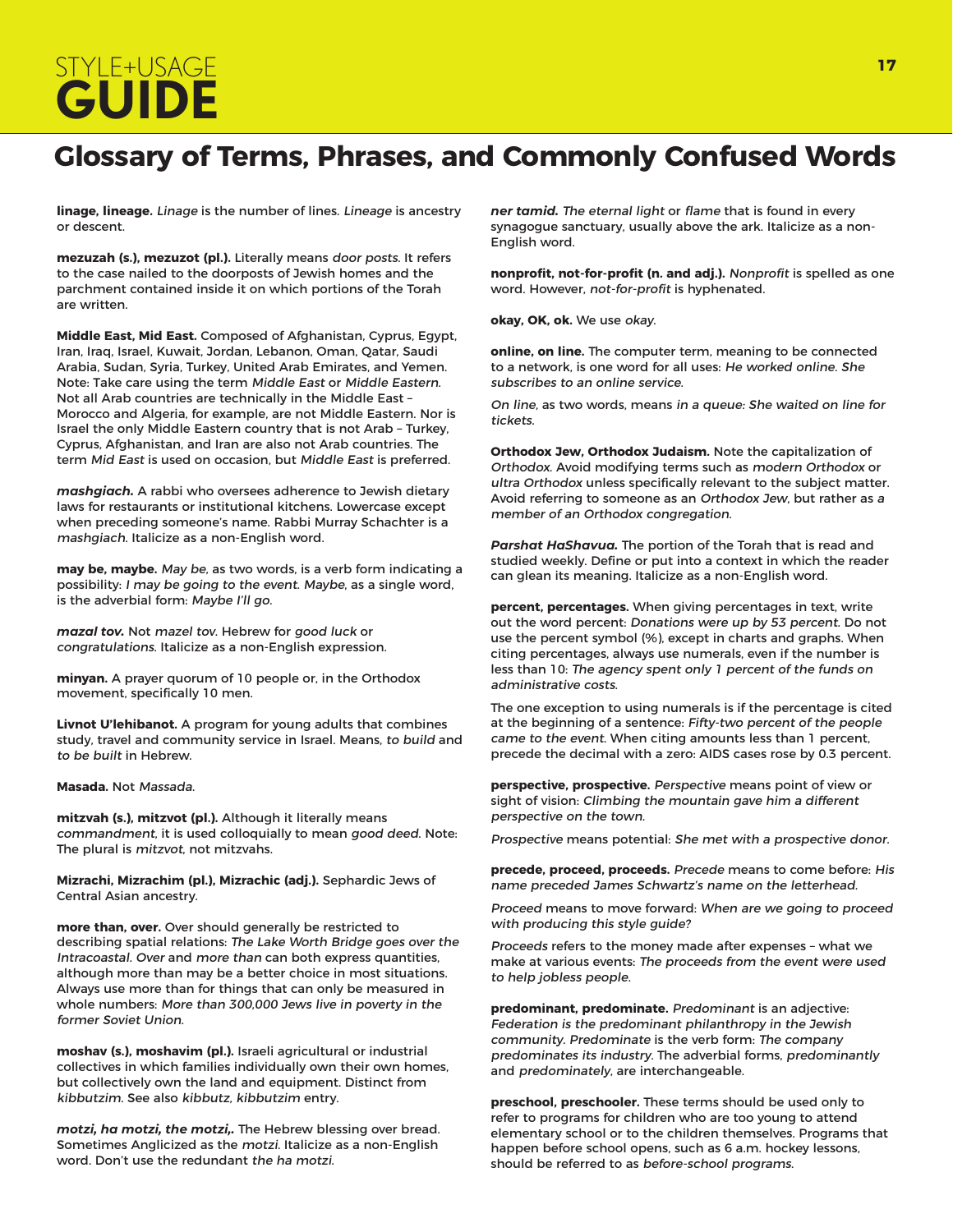# STYLE+USAGE **<sup>18</sup> GUIDE**

### **Glossary of Terms, Phrases, and Commonly Confused Words**

**prescribe, proscribe.** Prescribe means to establish rules or recommend remedies: The doctor prescribed antibiotics.

Proscribe means to denounce or prohibit: In some neighborhood, driving on Shabbat is proscribed.

**principal, principle.** Principal is a leader or, in financial transactions, the capital: He is principal of the school. He paid off the principal of the loan.

Principle means fundamental truth or motivating force: We in the Federation system believe in the principle of tikkun olam.

**pupil, student.** Use pupil for children in kindergarten through eighth grade. Student or pupil is acceptable for grades nine through 12. Use student for college and beyond.

**Rabbi, rabbi.** Capitalize only when it is a title that immediately precedes a name. Lowercase is used for a title set off by commas or when the rabbi's name is not specifically mentioned: The service was conducted by Rabbi Lori Forman. But: Lori Forman, a rabbi with Temple Emanuel, conducted the service. And: He gave the book to the rabbi.

**raise, rise.** As a verb, raise is transitive and must be followed by a direct object: He raised the window. Rise is intransitive and doesn't require a direct object: The window rises easily.

**Reconstructionist Jew, Reconstructionist Judaism.** Note the capitalization of Reconstructionist. A separate and distinct movement of Judaism, Reconstructionist Judaism should not be considered a branch of Reform or Conservative Judaism, although the roots of the Reconstructionist movement are intertwined with those of the Conservative movement in the United States. Avoid referring to someone as a Reconstructionist Jew, but rather as a member of a Reconstructionist congregation.

**Reform Jew, Reform Judaism.** Note the capitalization of Reform. Do not use the past tense reformed when referring to Reform Judaism. Avoid referring to someone as a Reform Jew, but rather as a member of a Reform congregation.

**regardless.** The correct word is regardless. Although commonly used, irregardless is not a word in standard English.

**R.S.V.P.** The abbreviation for the French respondez s'il vous plait, meaning please reply. It is redundant to write please R.S.V.P. Note the use of periods in the abbreviation.

**Sephardi, Sephardim (pl.), Sephardic (adj.).** Literally, Jews of Spanish ancestry, but generally used to describe any Jew of Spanish, Middle Eastern, or Moroccan extraction. See also Ladino entry.

**shalom.** Literally peace, but also used as a greeting and a farewell. Not sholom. Use the spelling sholom only in proper names that use that spelling, such as Congregation Beth Sholom.

**Shema, shema.** Shema literally means hear. With a capital S, it refers to the principal Jewish prayer of faith, affirming the Jewish belief in one God. It should be used with the article the: He recited the Shema.

*Shoah, HaShoah.* Literally means whirlwind or cataclysm – the Hebrew word for the Holocaust. Don't assume everyone knows its meaning; either put it into a context in which its meaning can be gleaned or define it. Italicize as a non-English word, except in a proper noun, such as The Shoah Foundation.

*siddur (s.), siddurim (pl.).* The word prayerbook will usually suffice and will be more universally understood. If used in quoted material, put it in a context that will ensure that your audience will understand its meaning. "We are fortunate to have a family siddur," he said, referring to the prayerbook that had been in his family for generations. Italicize as a non-English word.

**Super Sunday.** Usually held in January, it is a day-long phone-athon for Federation's Annual Campaign.

**sympathy quote.** May the Almighty comfort the bereaved amongst those who mourn for Zion and Jerusalem. This is used when a Jewish person passes away.

**tallit (s.), tallitot (pl.).** The prayer shawl worn by men and, in some congregations, by women. Avoid the spelling tallis except in quoted materials or when dictated by the context.

**Talmud.** The written transmission of Jewish oral law. Note the capitalization of Talmud, but don't capitalize the word talmudic. When quoting from the Talmud, the format is to first cite the tractate name followed by page number and page side. Note: All pages in the Talmud are additionally identified with a lowercase a or b.

Example: Whoever destroys a single soul is as though they had destroyed an entire world.—Talmud, Sanhedrin 37a

*Tanach.* The complete Hebrew Bible, comprising the Five Books of Moses, Prophets, and the Writings. The word Bible will usually suffice and will be more universally understood. Do not refer to it as the Old Testament. If Tanach is used either define or put in context in which its meaning can be gleaned. Italicize as a non-English word.

**tax-deductible.** Always takes a hyphen.

**teenage, teenager.** Write as one word, not as a hyphenated compound: The program treats teenage AIDS patients. There are more than 30 teenagers there. This is an exception from the AP Stylebook.

**tefillin.** Leather boxes, attached by straps, which contain passages from the Shema and are worn by Jews during morning prayers. One of the tefillin is placed near the hairline of the forehead while the other is placed on the bicep of the left arm for right-handed people. (Left-handed people wrap the tefillin around the right arm.) Use this term rather than the technicalsounding phylacteries. One lays tefillin.